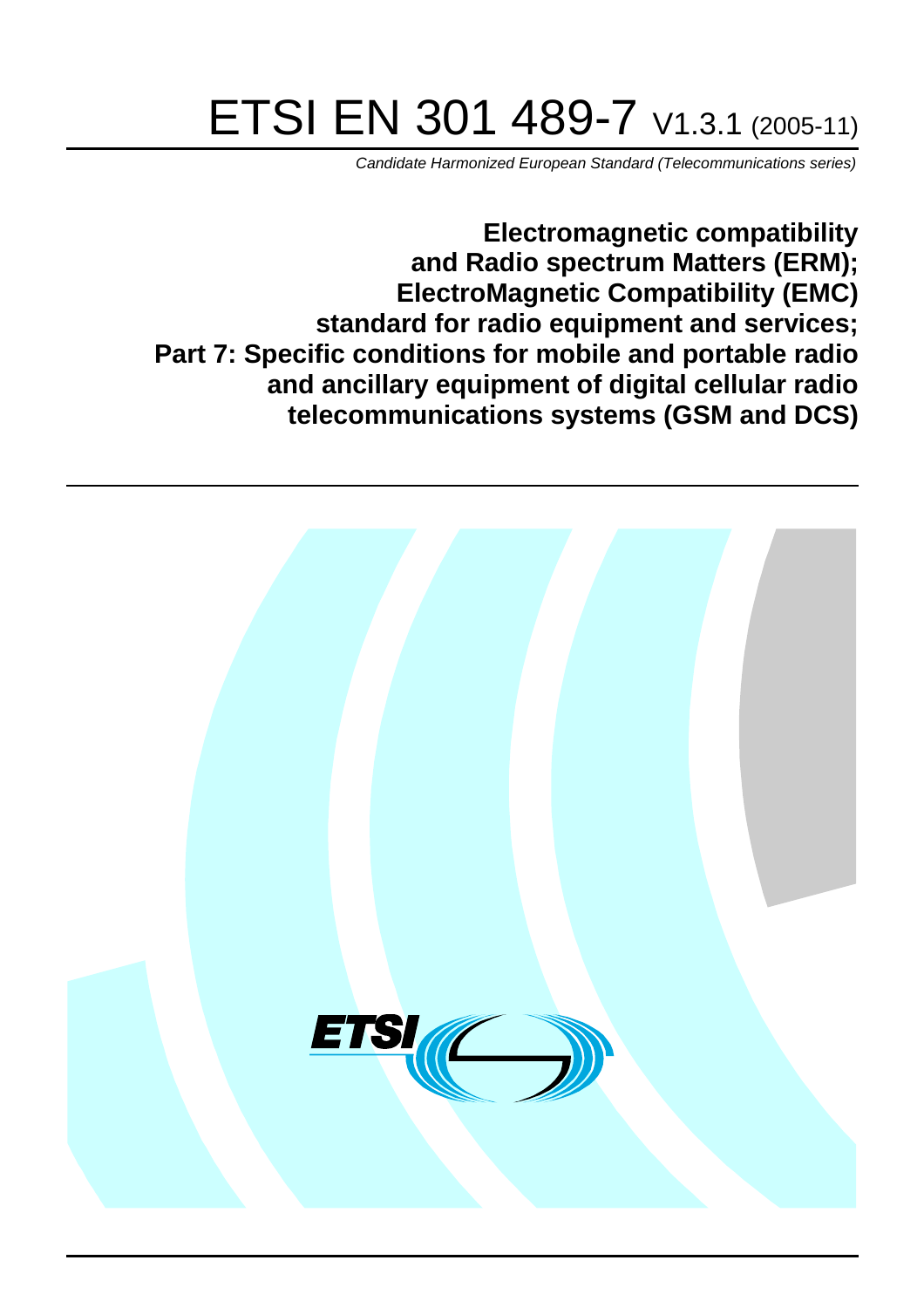Reference

REN/ERM-EMC-245-7

Keywords

EMC, GSM, GSM\_Phase1, GSM\_Phase2, GSM\_Phase2\_Plus, radio, regulation

#### **ETSI**

#### 650 Route des Lucioles F-06921 Sophia Antipolis Cedex - FRANCE

Tel.: +33 4 92 94 42 00 Fax: +33 4 93 65 47 16

Siret N° 348 623 562 00017 - NAF 742 C Association à but non lucratif enregistrée à la Sous-Préfecture de Grasse (06) N° 7803/88

#### **Important notice**

Individual copies of the present document can be downloaded from: [http://www.etsi.org](http://www.etsi.org/)

The present document may be made available in more than one electronic version or in print. In any case of existing or perceived difference in contents between such versions, the reference version is the Portable Document Format (PDF). In case of dispute, the reference shall be the printing on ETSI printers of the PDF version kept on a specific network drive within ETSI Secretariat.

Users of the present document should be aware that the document may be subject to revision or change of status. Information on the current status of this and other ETSI documents is available at <http://portal.etsi.org/tb/status/status.asp>

If you find errors in the present document, please send your comment to one of the following services: [http://portal.etsi.org/chaircor/ETSI\\_support.asp](http://portal.etsi.org/chaircor/ETSI_support.asp)

#### **Copyright Notification**

No part may be reproduced except as authorized by written permission. The copyright and the foregoing restriction extend to reproduction in all media.

> © European Telecommunications Standards Institute 2005. All rights reserved.

**DECT**TM, **PLUGTESTS**TM and **UMTS**TM are Trade Marks of ETSI registered for the benefit of its Members. **TIPHON**TM and the **TIPHON logo** are Trade Marks currently being registered by ETSI for the benefit of its Members. **3GPP**TM is a Trade Mark of ETSI registered for the benefit of its Members and of the 3GPP Organizational Partners.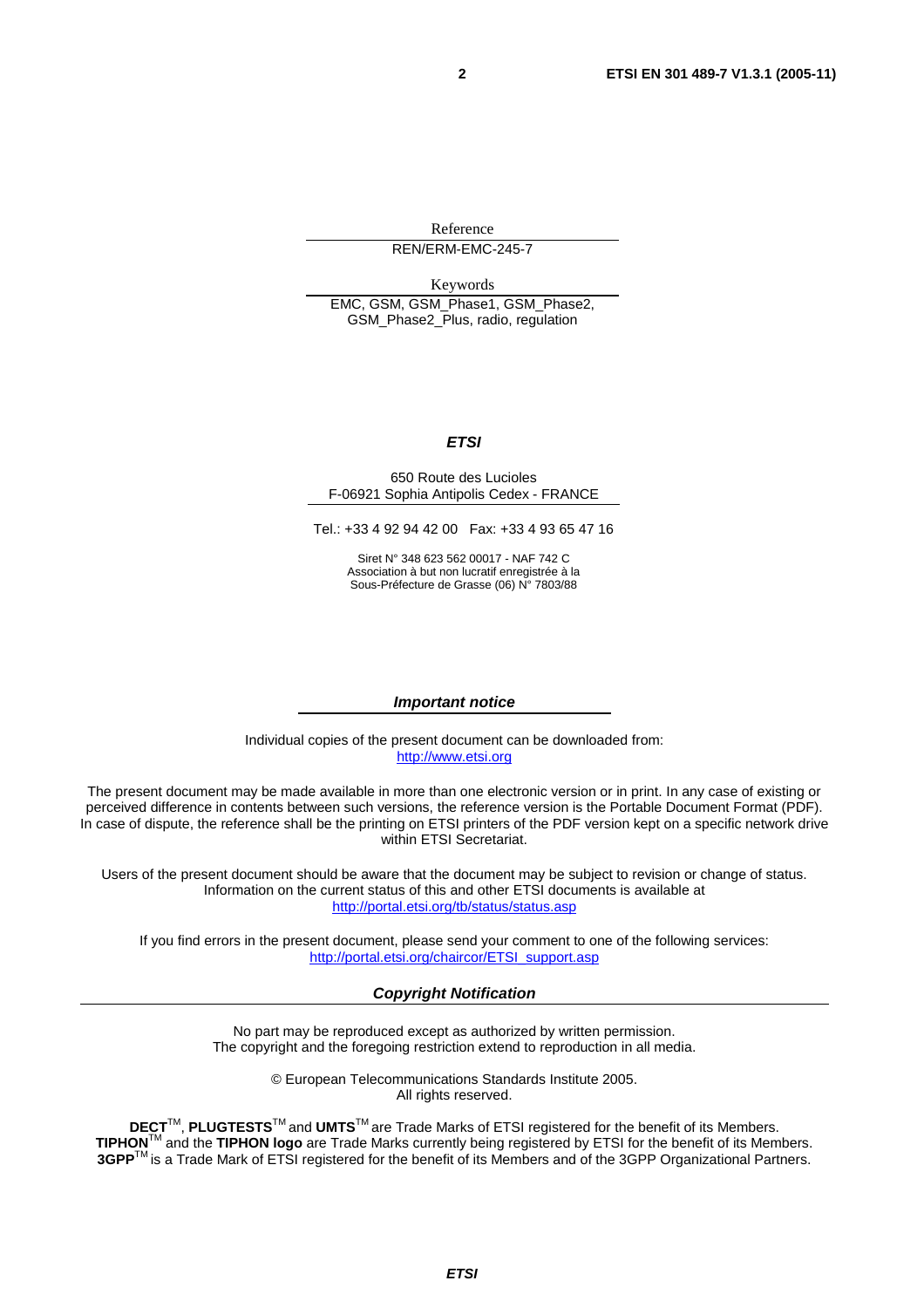# Contents

| 1                                                                                                                           |                                                                                                                                                                               |  |
|-----------------------------------------------------------------------------------------------------------------------------|-------------------------------------------------------------------------------------------------------------------------------------------------------------------------------|--|
| 2                                                                                                                           |                                                                                                                                                                               |  |
| 3<br>3.1<br>3.2                                                                                                             |                                                                                                                                                                               |  |
| 4<br>4.1<br>4.2<br>4.2.1<br>4.2.1.1<br>4.2.1.2<br>4.2.2<br>4.2.3<br>4.2.4<br>4.2.5<br>4.2.6<br>4.3<br>4.3.1<br>4.3.2<br>4.4 |                                                                                                                                                                               |  |
| 4.5<br>5<br>5.1<br>5.2<br>5.2.1<br>5.2.2<br>5.3<br>5.4<br>5.5                                                               |                                                                                                                                                                               |  |
| 6<br>6.1<br>6.2<br>6.3<br>6.4<br>6.5                                                                                        |                                                                                                                                                                               |  |
| 7<br>7.1<br>7.1.1<br>7.1.2<br>7.2<br>7.2.1<br>7.2.2                                                                         |                                                                                                                                                                               |  |
|                                                                                                                             | Examples of mobile and portable radio and ancillary equipment for<br><b>Annex A (informative):</b><br>digital cellular radio telecommunications systems within the scope of   |  |
| A.1                                                                                                                         | Mobile and portable radio equipment, and ancillary equipment meeting Phase 1, Phase 2, and<br>Phase 2+ requirements of GSM 450 MHz, 900 MHz or DCS 1 800 MHz digital cellular |  |

 $\mathbf{3}$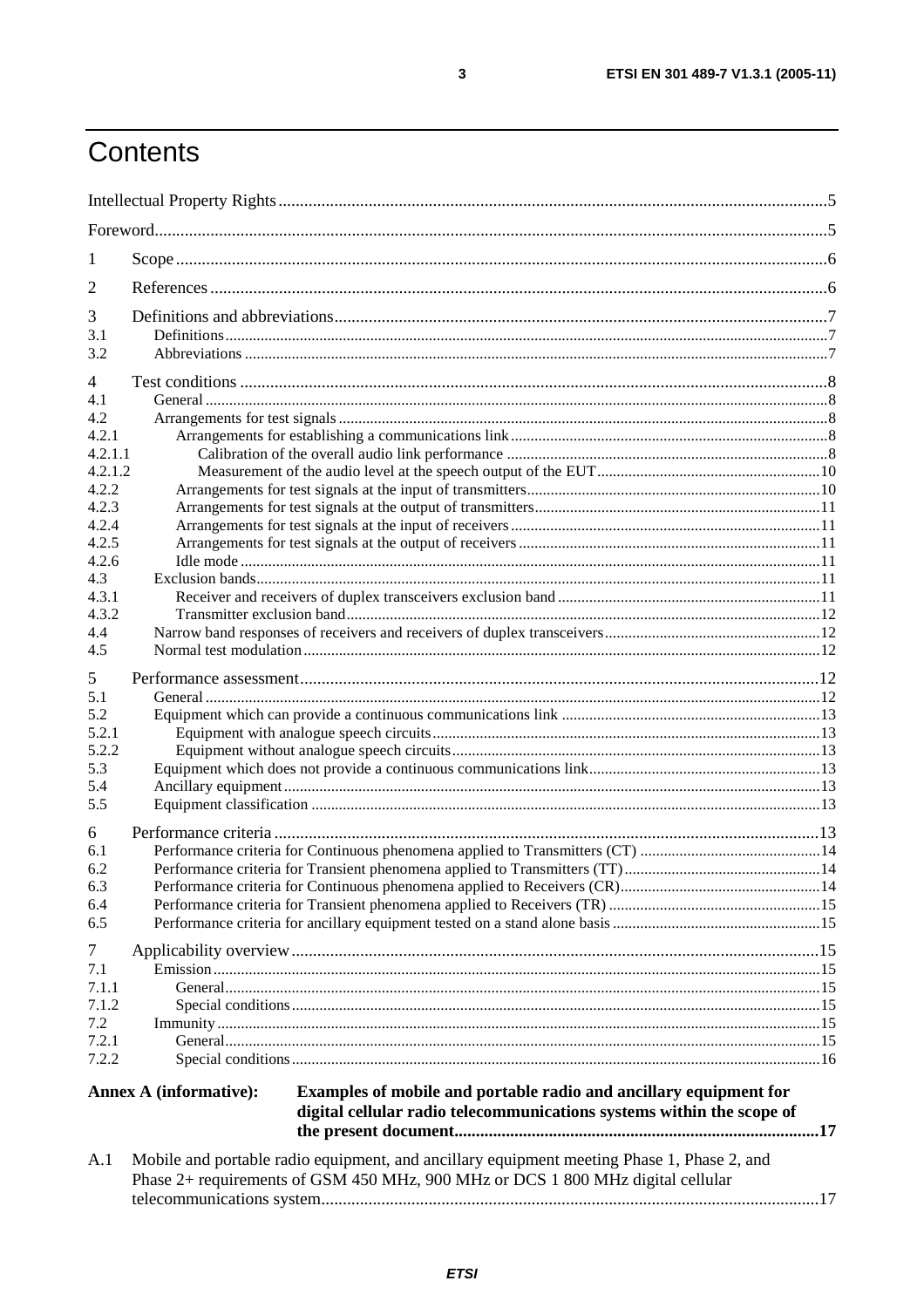| <b>Annex C</b> (informative): |  |
|-------------------------------|--|
|                               |  |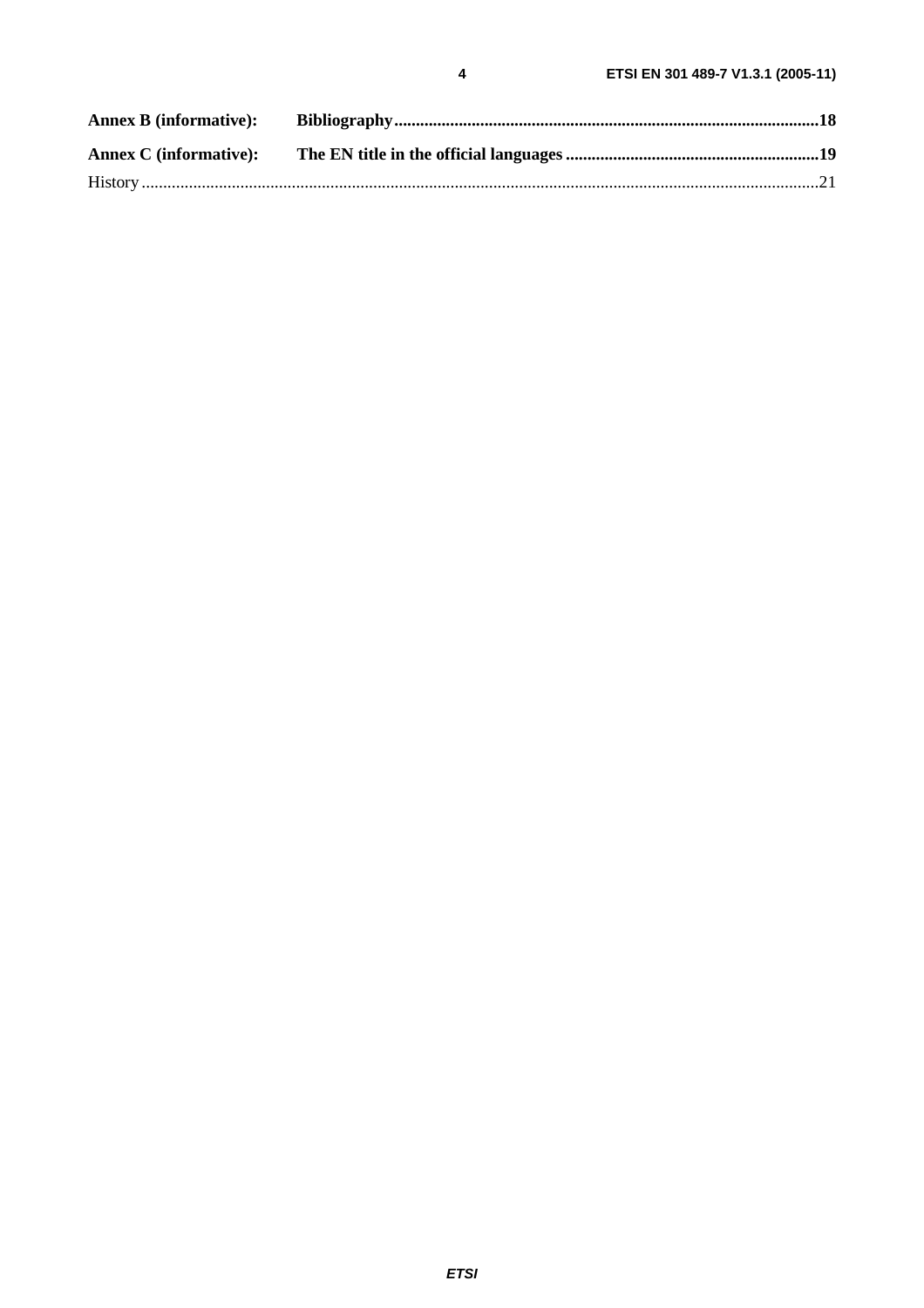IPRs essential or potentially essential to the present document may have been declared to ETSI. The information pertaining to these essential IPRs, if any, is publicly available for **ETSI members and non-members**, and can be found in ETSI SR 000 314: *"Intellectual Property Rights (IPRs); Essential, or potentially Essential, IPRs notified to ETSI in respect of ETSI standards"*, which is available from the ETSI Secretariat. Latest updates are available on the ETSI Web server [\(http://webapp.etsi.org/IPR/home.asp](http://webapp.etsi.org/IPR/home.asp)).

Pursuant to the ETSI IPR Policy, no investigation, including IPR searches, has been carried out by ETSI. No guarantee can be given as to the existence of other IPRs not referenced in ETSI SR 000 314 (or the updates on the ETSI Web server) which are, or may be, or may become, essential to the present document.

## Foreword

This Candidate Harmonized European Standard (Telecommunications series) has been produced by ETSI Technical Committee Electromagnetic compatibility and Radio spectrum Matters (ERM).

The present document has been produced by ETSI in response to a mandate from the European Commission issued under Council Directive 98/34/EC [9] (as amended) laying down a procedure for the provision of information in the field of technical standards and regulations.

The present document is intended to become a Harmonized Standard, the reference of which will be published in the Official Journal of the European Communities referencing the Council Directive on the approximation of the laws of the Member States relating to electromagnetic compatibility ("the EMC Directive") (89/336/EEC [3] as amended) and Directive 1999/5/EC [2] of the European Parliament and of the Council of 9 March 1999 on radio equipment and telecommunications terminal equipment and the mutual recognition of their conformity ("the R&TTE Directive" [2]).

The present document is part 7 of a multi-part deliverable. Full details of the entire series can be found in part 1 [1].

| <b>National transposition dates</b>                                                       |                 |  |
|-------------------------------------------------------------------------------------------|-----------------|--|
| Date of adoption of this EN:                                                              | 28 October 2005 |  |
| Date of latest announcement of this EN (doa):                                             | 31 January 2006 |  |
| Date of latest publication of new National Standard<br>or endorsement of this EN (dop/e): | 31 July 2006    |  |
| Date of withdrawal of any conflicting National Standard (dow):                            | 31 January 2009 |  |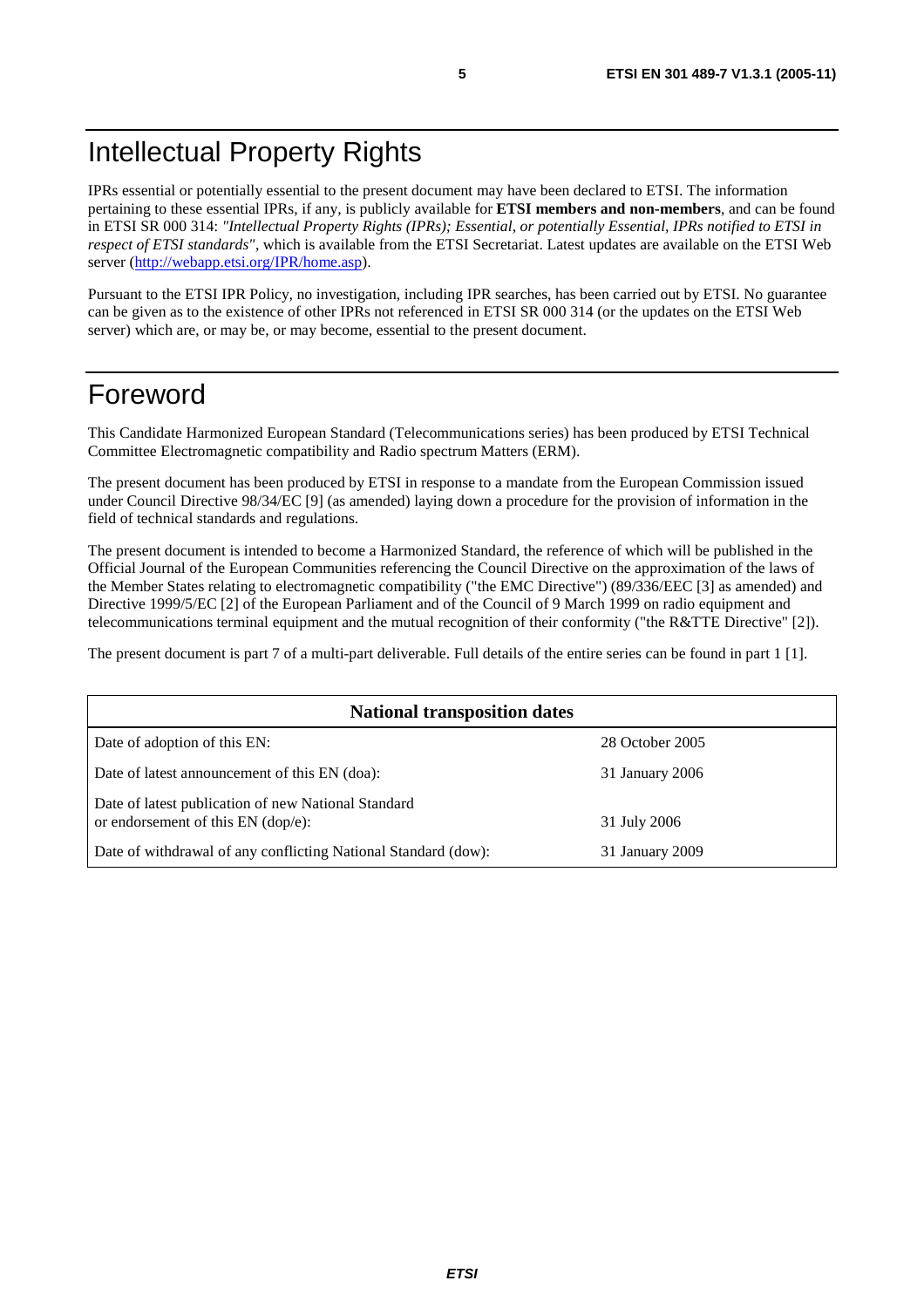### 1 Scope

The present document, together with EN 301 489-1 [1], covers the assessment of radio equipment meeting Phase 1, Phase 2, and Phase 2+ GSM and DCS digital cellular mobile and portable radio equipment transmitting and receiving speech and/or data, and operating in digital cellular radio telecommunications systems, and associated ancillary equipment in respect of ElectroMagnetic Compatibility (EMC).

Technical specifications related to the antenna port and emissions from the enclosure port of radio equipment are not included in the present document. Such technical specifications are found in the relevant product standards for the effective use of the radio spectrum.

The present document specifies the applicable test conditions, performance assessment and performance criteria for Phase 1, Phase 2, and Phase 2+ GSM and DCS digital cellular mobile and portable radio equipment, transmitting and receiving speech and/or data, and associated ancillary equipment.

Examples of digital cellular mobile and portable radio equipment covered by the present document are given in annex A.

In case of differences (for instance concerning special conditions, definitions, abbreviations) between the present document and EN 301 489-1 [1], the provisions of the present document take precedence.

Base station equipment (BTS and BSS) operating within network infrastructure is outside the scope of the present document. However, the present document does cover mobile and portable equipment that is intended to be operated in a fixed location while connected to the AC mains (see clause 5.5).

The environment classification and the emission and immunity requirements used in the present document are as stated in EN 301 489-1 [1], except for any special conditions included in the present document.

# 2 References

The following documents contain provisions which, through reference in this text, constitute provisions of the present document.

- References are either specific (identified by date of publication and/or edition number or version number) or non-specific.
- For a specific reference, subsequent revisions do not apply.
- For a non-specific reference, the latest version applies.

Referenced documents which are not found to be publicly available in the expected location might be found at <http://docbox.etsi.org/Reference>.

| $\lceil 1 \rceil$ | ETSI EN 301 489-1: "Electromagnetic compatibility and Radio spectrum Matters (ERM);<br>ElectroMagnetic Compatibility (EMC) standard for radio equipment and services;<br>Part 1: Common technical requirements".       |
|-------------------|------------------------------------------------------------------------------------------------------------------------------------------------------------------------------------------------------------------------|
| $\lceil 2 \rceil$ | Directive 1999/5/EC of the European Parliament and of the Council of 9 March 1999 on radio<br>equipment and telecommunications terminal equipment and the mutual recognition of their<br>conformity (R&TTE Directive). |
| $\lceil 3 \rceil$ | Council Directive 89/336/EEC of 3 May 1989 on the approximation of the laws of the Member<br>States relating to electromagnetic compatibility (EMC Directive).                                                         |
| [4]               | ETSI I-ETS 300 034-1: "European digital cellular telecommunications system (Phase 1); Radio<br>subsystem link control (GSM 05.08)".                                                                                    |
| $\lceil 5 \rceil$ | ETSI I-ETS 300 034-2: "European digital cellular telecommunications system (Phase 1); Radio<br>subsystem link control; Part 2: DCS extension (GSM 05.08-DCS)".                                                         |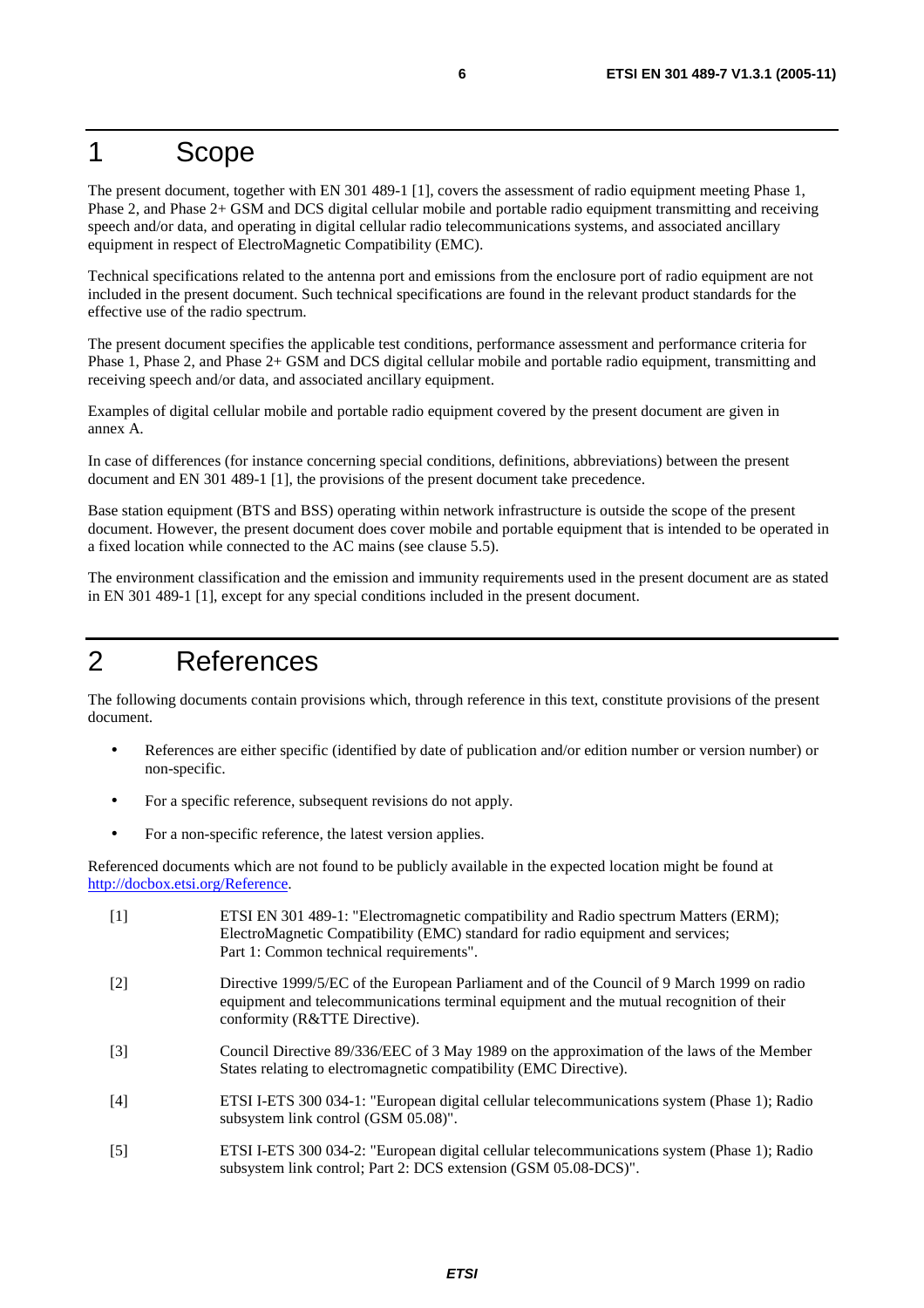- [7] ETSI TS 100 911: "Digital cellular telecommunications system (Phase 2+) (GSM); Radio subsystem link control (3GPP TS 05.08)".
- [8] ITU-T Recommendation P.64: "Determination of sensitivity/frequency characteristics of local telephone systems".
- [9] Directive 98/34/EC of the European Parliament and of the Council of 22 June 1998 laying down a procedure for the provision of information in the field of technical standards and regulations.

### 3 Definitions and abbreviations

### 3.1 Definitions

For the purposes of the present document, the terms and definitions given in EN 301 489-1 [1] and the following apply:

**idle mode:** mode of operation of a receiver or a transceiver, where the Equipment Under Test (EUT) is powered, available for service and available to respond to a request to set up a call

**RXOUAL:** measure of the received signal quality, which is generated by the mobile or portable equipment, for use as a criterion in the Radio Frequency (RF) power control and handover processes

NOTE: For more information see:

- I-ETS 300 034-1 [4] clause 8.2 for Phase 1 GSM 900 equipment;
- I-ETS 300 034-2 [5] clause 8.2 for Phase 1 DCS 1800 equipment; or
- ETS 300 578 [6] clause 8.2 for Phase 2 GSM 900 or Phase 2 DCS 1800 equipment;
- TS 100 911 [7] clause 8.2 for Phase 2+ GSM 900 or Phase 2+ DCS 1800 equipment.

### 3.2 Abbreviations

For the purposes of the present document, the following abbreviations apply:

| AC            | <b>Alternating Current</b>                                    |
|---------------|---------------------------------------------------------------|
| <b>ARFCN</b>  | Absolute Radio Frequency CHannel Number (see note)            |
| <b>BCCH</b>   | Broadcast Control Channel (see note)                          |
| BS.           | <b>Base Station</b>                                           |
| <b>BSS</b>    | <b>Base Station System</b>                                    |
| <b>BTS</b>    | <b>Base Transceiver Station</b>                               |
| <b>CCCH</b>   | Common Control CHannel (see note)                             |
| CR.           | Continuous phenomena applied to Receivers (see clause 6.3)    |
| <b>CT</b>     | Continuous phenomena applied to Transmitters (see clause 6.1) |
| <b>DTX</b>    | Discontinuous Transmission (see note)                         |
| <b>EMC</b>    | ElectroMagnetic Compatibility                                 |
| <b>EUT</b>    | <b>Equipment Under Test</b>                                   |
| <b>MRP</b>    | Mouth Reference Point (artificial head)                       |
| <b>RF</b>     | Radio Frequency                                               |
| <b>RXQUAL</b> | Receiver QUALity (see note)                                   |
| <b>SPL</b>    | Sound Pressure Level                                          |
| TR.           | Transient phenomena applied to Receivers (see clause 6.4)     |
| <b>TT</b>     | Transient phenomena applied to Transmitters (see clause 6.2)  |
|               |                                                               |

NOTE: Refer to (GSM) functional radio standards for further details.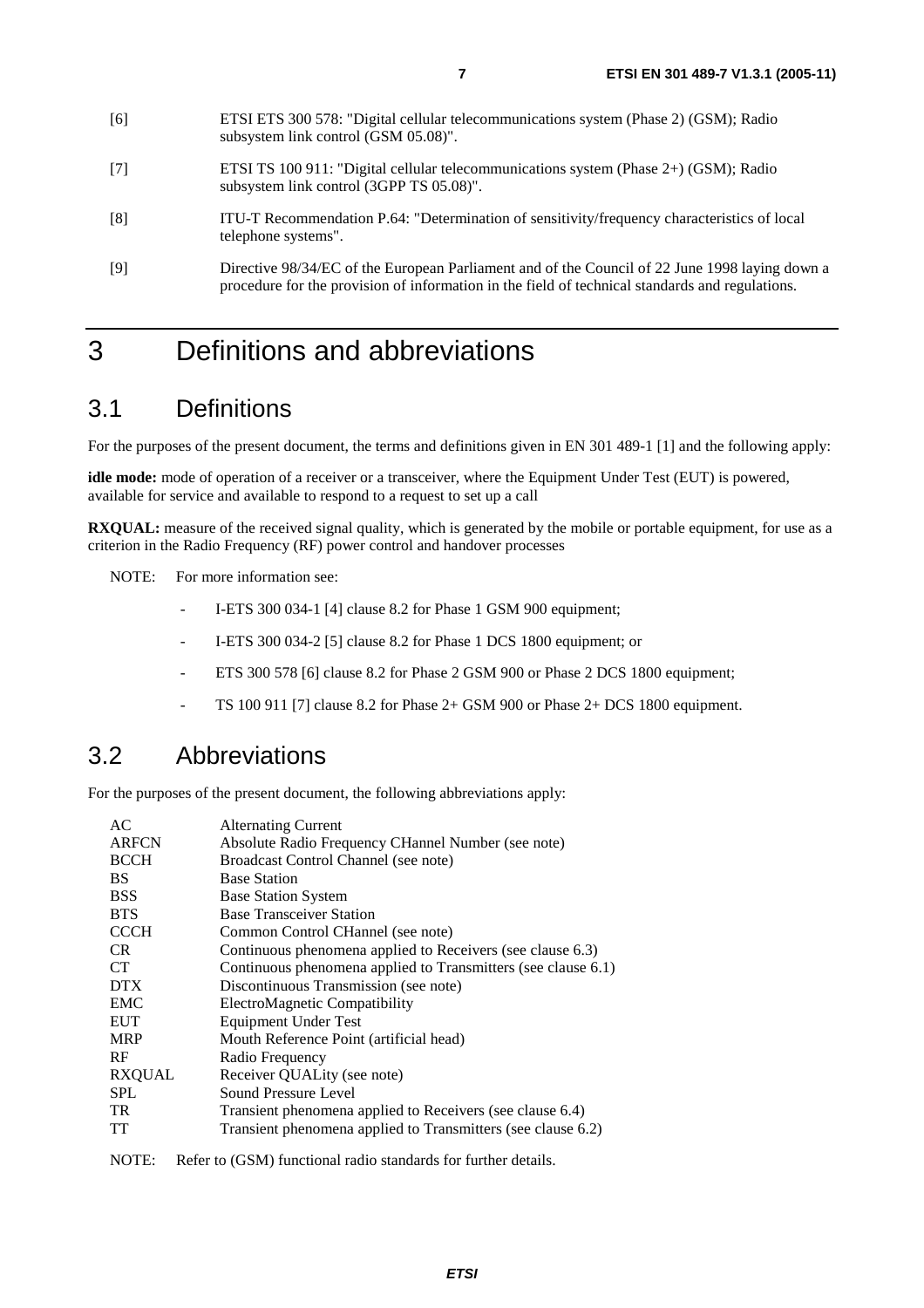### 4 Test conditions

For the purpose of the present document, the test conditions of EN 301 489-1 [1], clause 4, shall apply as appropriate. Further product related test conditions for digital cellular mobile and portable radio equipment are specified in the present document.

### 4.1 General

For emission and immunity tests the test modulation, test arrangements, etc., as specified in the present document, clauses 4.1 to 4.5, shall apply.

Whenever the Equipment Under Test (EUT) is provided with a detachable antenna, the EUT shall be tested with the antenna fitted in a manner typical of normal intended use, unless specified otherwise.

### 4.2 Arrangements for test signals

The provisions of EN 301 489-1 [1], clause 4.2 shall apply.

#### 4.2.1 Arrangements for establishing a communications link

The nominal frequency of the wanted RF input signal (for the receivers) shall be selected by setting the Absolute Radio Frequency Channel Number (ARFCN) to an appropriate number (e.g. in case of GSM 900 MHz this is 60 to 65, and in case of GSM 1 800 MHz this is 690 to 706).

A communication link shall be set up with a suitable base station simulator (hereafter called "the test system").

When the EUT is required to be in the transmit/receive mode, the following conditions shall be met:

- the EUT shall be commanded to operate at maximum transmit power;
- the downlink RXQUAL shall be monitored.

#### 4.2.1.1 Calibration of the overall audio link performance

Prior to the test sequence, the reference level of the speech output signal on both the downlink and uplink shall be recorded on the test instrumentation, as shown in figure 1.

If the equipment does not include acoustical transducers (e.g. a microphone or loudspeaker) the equivalent electrical reference levels shall be specified by the manufacturer.

The voice processor may often apply noise and echo cancellation algorithms which attempt to eliminate or reduce steady state audio signals as e.g. the 1 kHz calibration signals.

The calibration should be carried out with the noise and echo cancellation algorithms disabled. (Specific test software may be required).

If the noise and echo cancellation algorithms cannot be disabled then the reference level of the speech output signal should be measured using a max-hold detection on the audio level meter in order to determine the level before the noise and echo cancellation algorithms become effective.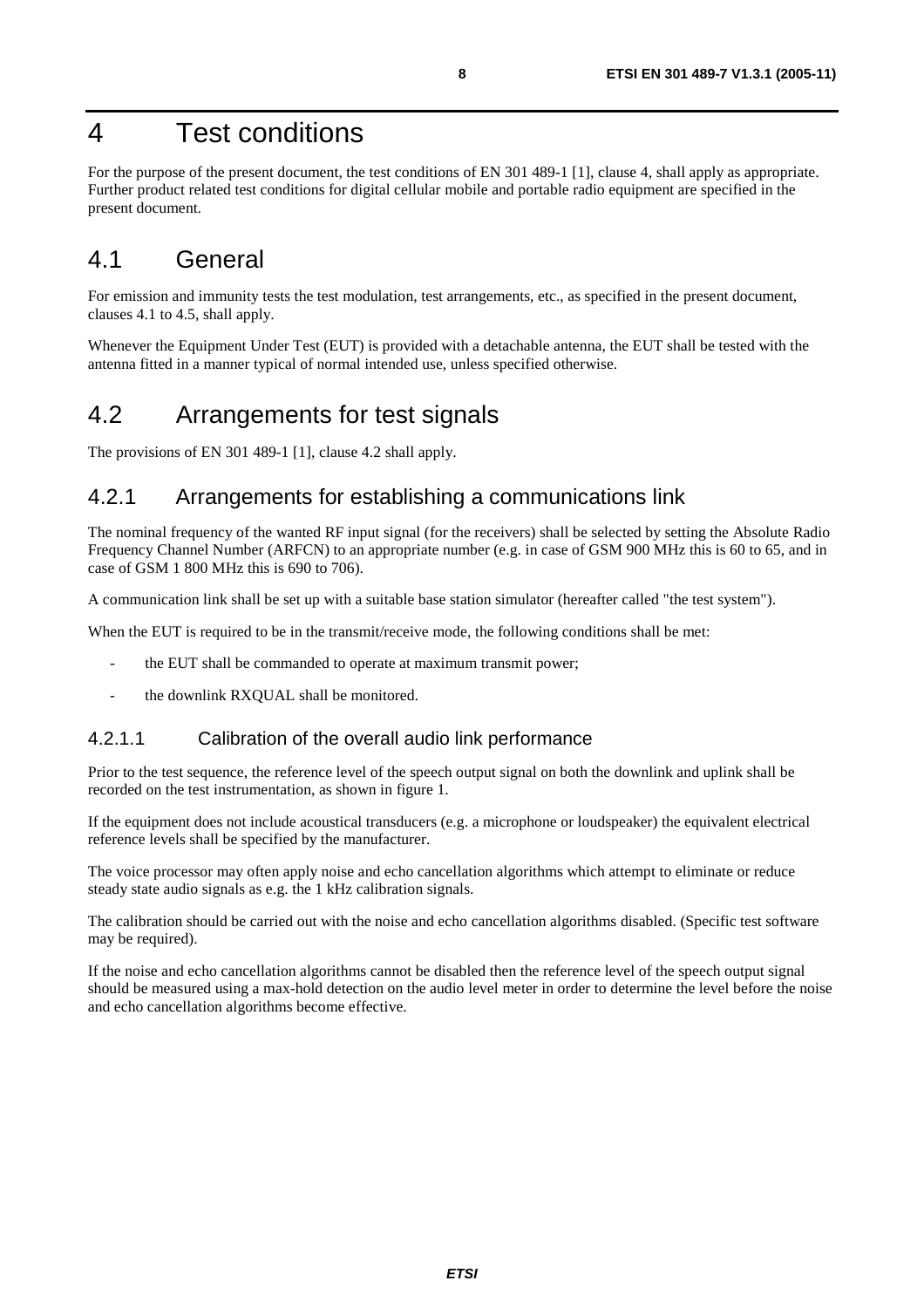The EUT is not used for the calibration of the downlink. Adjust the output of the audio test source to achieve a reference level equivalent to a SPL of 0 dBPa at 1 kHz at the input of the acoustic coupler (tube in figure 1) for the downlink. Record the reading of the audio level meter as the reference level.

 If in handsfree applications an external loudspeaker is used, the SPL from the external loudspeaker is higher than that from the earpiece of the portable by a certain amount in order overcome a high ambient noise level. Two methods can be used to achieve the required SPL:

- the downlink reference level shall be increased by the same amount in order to compensate for the difference in SPL; or
- the distance between the loudspeaker and the measuring microphone shall be adjusted during the measurement procedure resulting in the required SPL.

It is important that the dynamic range of the test instrumentation is not exceeded.

Calibration of the uplink:

 For the calibration of the uplink the EUT is used. Adjust the output of the audio test source to achieve a reference level equivalent to a SPL of -5 dBPa at 1 kHz at the Mouth Reference Point (MRP) defined in ITU-T Recommendation P.64 [8]. Record the reading of the audio level meter, which is connected to the output of the test system, as the reference level.

 For handsfree applications, normally no corrections are made to the uplink reference level. If it is not possible to perform the above calibration (e.g. a PC card with headset) the manufacturer shall specify the distance between the MRP and the microphone.

It is important that the dynamic range of the test instrumentation is not exceeded.

NOTE: The MRP is defined with respect to an artificial head defined in ITU-T Recommendation P.64 [8]). The handset shall be mounted on the artificial head such that the ear piece is centred at the artificial ear.

Both recorded levels (downlink and uplink) are used as reference levels for the performance assessment (see clauses 6.1 and 6.3).



NOTE: The EUT is in position during calibration of the uplink, but not during calibration of the downlink where the EUT is replaced by the 1 kHz test audio source. During calibration of the uplink the mouthpiece shall be placed with respect to the MRP in a way representing intended use.

**Figure 1: Audio breakthrough measurement, calibration set-up for portable equipment**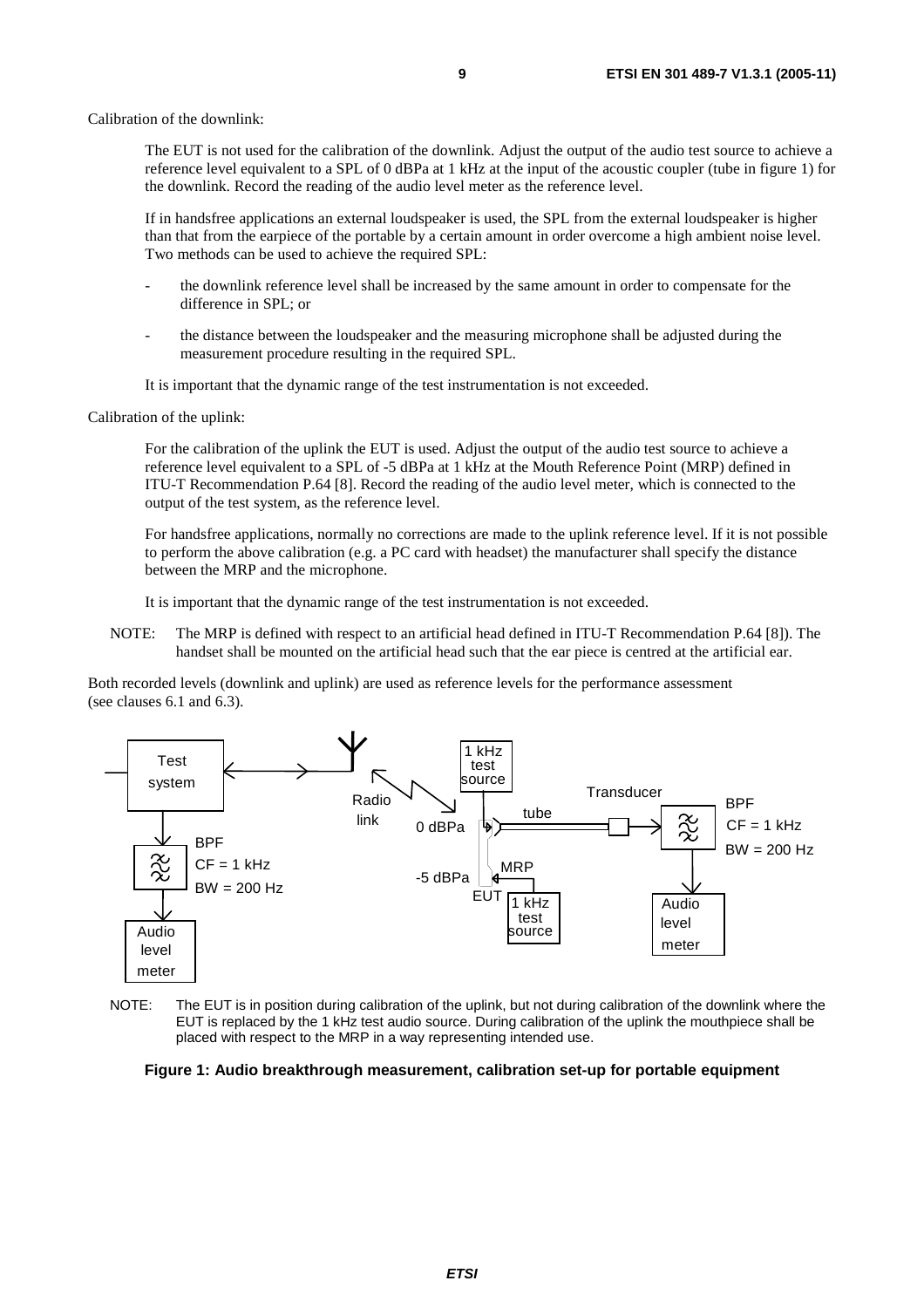#### 4.2.1.2 Measurement of the audio level at the speech output of the EUT

The voice processor may apply noise and echo cancellation algorithms which attempt to eliminate or reduce steady state audio signals as e.g. the 1 kHz calibration signals.

When the audio levels are measured during testing the EUT software shall be configured for voice applications. If the algorithms for noise and echo cancellation are not disabled, then the level shall be measured using a max-hold detection on the audio level meter in order to determine the level before the noise and echo cancellation algorithms become effective.

Set the EUT volume to provide the nominal audio level if specified by the manufacturer. If no such level is specified, the centre volume step shall be used. The volume settings shall be recorded in the test report.

The level of the output signal from the downlink speech channel of the EUT at the mobile or portable's earpiece shall be assessed by measuring the Sound Pressure Level (SPL) as shown in figure 2. When an external loudspeaker is used the acoustic coupler shall be fixed to the loudspeaker in the position used during the calibration.

The level of the decoded output signal from the uplink speech channel of the EUT at the analogue output of the test system shall be measured. Pick up of extraneous background noise by the microphone of the EUT shall be minimized by sealing the speech input port (microphone) of the EUT (see figure 2).

If the equipment is designed for use with external transducers, they shall be included in the test configuration. If the equipment does not include acoustical transducers the line voltage developed across a specified termination impedance may be measured.





#### 4.2.2 Arrangements for test signals at the input of transmitters

The provisions of EN 301 489-1 [1], clause 4.2.1 shall apply with the following modifications.

The test system shall command the EUT to disable Discontinuous Transmission (DTX).

A communication link shall be set up between the EUT and the test system.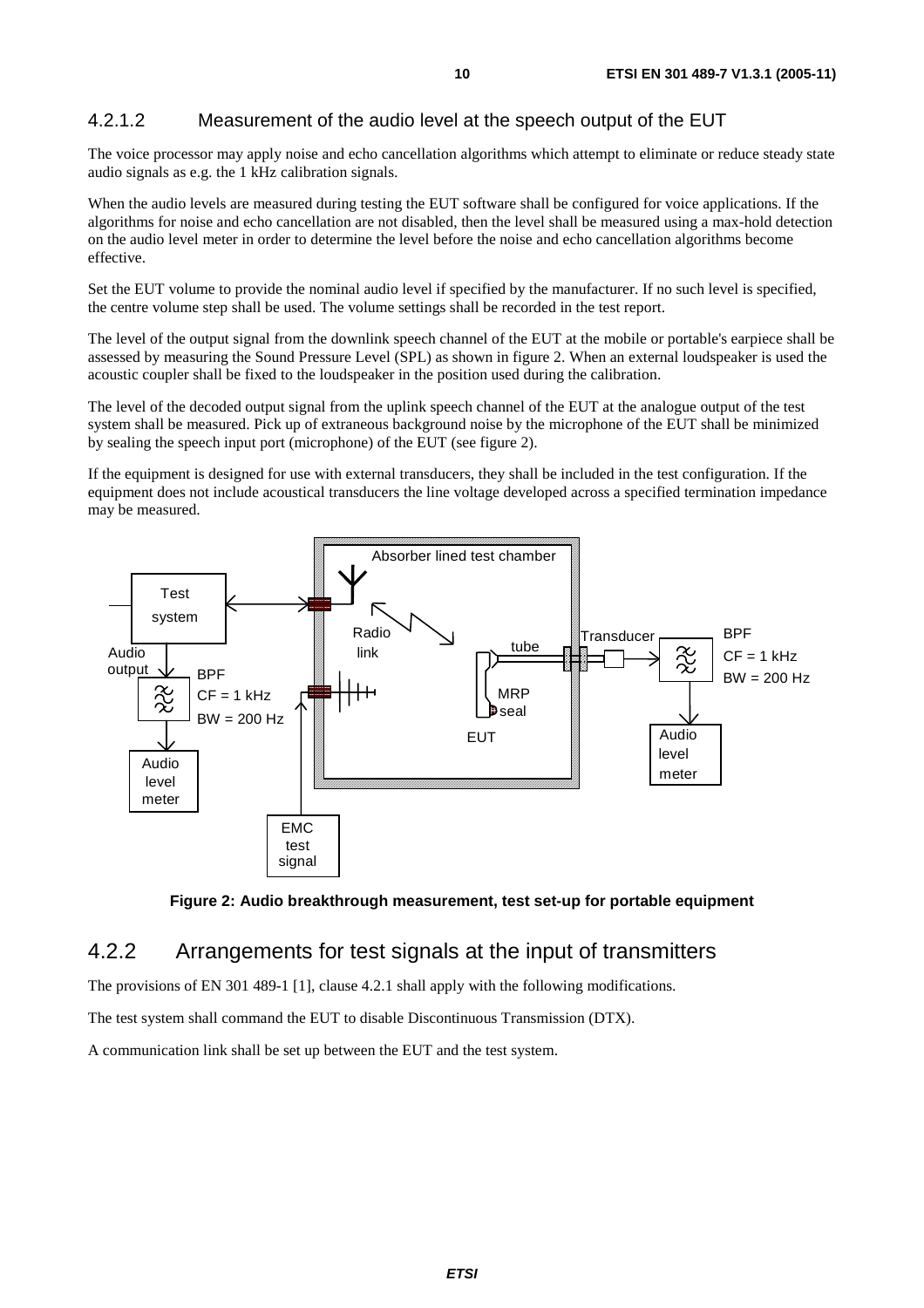#### 4.2.3 Arrangements for test signals at the output of transmitters

The provisions of EN 301 489-1 [1], clause 4.2.2 shall apply with the following modifications.

Where the equipment incorporates an external 50  $\Omega$  RF antenna connector that is normally connected via a coaxial cable, then the wanted signal to establish a communication link shall be delivered from that connector by a coaxial cable.

Where the equipment incorporates an external 50  $\Omega$  RF antenna connector, but this port is not normally connected via a coaxial cable, and where the equipment does not incorporate an external 50  $\Omega$  RF connector (integral antenna equipment), then the wanted signal, to establish a communication link, shall be delivered from the equipment to an antenna located within the test environment.

#### 4.2.4 Arrangements for test signals at the input of receivers

The provisions of EN 301 489-1 [1], clause 4.2.3 shall apply with the following modifications.

Where the equipment incorporates an external 50  $\Omega$  RF antenna connector that is normally connected via a coaxial cable, then the wanted signal to establish a communication link shall be delivered to that connector by a coaxial cable.

Where the equipment incorporates an external 50  $\Omega$  RF antenna connector, but this port is not normally connected via a coaxial cable, and where the equipment does not incorporate an external 50  $\Omega$  RF connector (integral antenna equipment), then the wanted signal, to establish a communication link, shall be presented to the equipment from an antenna located within the test environment.

The wanted RF input signal level shall be set to 40 dB above the reference sensitivity level as defined in TS 100 911 [7], clause 6.2 to provide a stable communication link.

#### 4.2.5 Arrangements for test signals at the output of receivers

The provisions of EN 301 489-1 [1], clause 4.2.4 shall apply.

#### 4.2.6 Idle mode

When the EUT is required to be in the idle mode, the test system shall simulate a Base Station (BS) with Broadcast Control Channel/Common Control Channel (BCCH/CCCH) on one carrier. The EUT shall be synchronized to the BCCH, listening to the CCCH and able to respond to paging messages. Periodic Location Updating shall be disabled.

### 4.3 Exclusion bands

The provisions of EN 301 489-1 [1], clause 4.3 shall apply.

#### 4.3.1 Receiver and receivers of duplex transceivers exclusion band

The exclusion band for receivers and receiver sections of transceivers is the band of frequencies over which no immunity tests with radiated RF are made.

The lower frequency of the exclusion band is the lower frequency of the receive band of the EUT minus 6 % of that frequency.

The upper frequency of the exclusion band is the upper frequency of the receive band of the EUT plus 5 % of that frequency.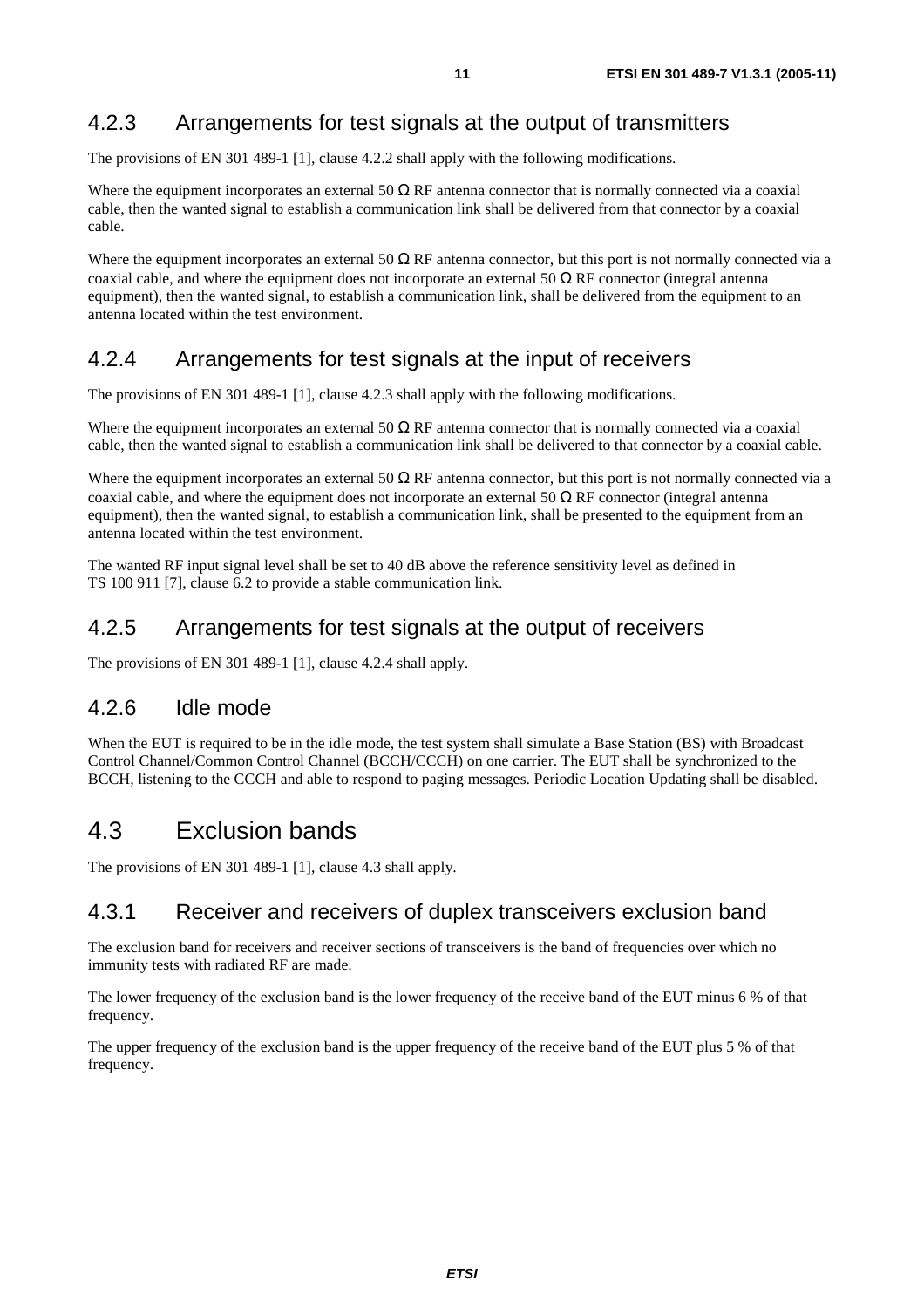#### 4.3.2 Transmitter exclusion band

The exclusion band for transmitters and transmitter sections of transceivers is the band of frequencies over which no immunity tests with radiated RF are made.

The exclusion band for transmitters extends three times the channel separation  $(3 \times 200 \text{ kHz} = 600 \text{ kHz})$  centred on the nominal operating frequency of the transmitter.

### 4.4 Narrow band responses of receivers and receivers of duplex transceivers

Responses on receivers or duplex transceivers occurring during the test at discrete frequencies which are narrow band responses (spurious responses), are identified by the following method (the procedure below only applies if the separation between test frequencies exceeds 500 kHz):

- if during an immunity test the RXOUAL or speech output signal level being monitored goes outside the specified figure, it is necessary to establish whether the RXQUAL increase or speech output signal level increase is due to a narrow band response or to a wide band phenomenon. Therefore, the test shall be repeated with the unwanted signal frequency increased, and then decreased by 400 kHz;
- if the RXQUAL increase or speech output signal level increase disappears in either or both of the above 400 kHz offset cases, then the response is considered as a narrow band response;
- if the RXQUAL increase or speech output signal level increase does not disappear, this may be due to the fact that the offset has made the frequency of the unwanted signal correspond to the frequency of another narrow band response. Under these circumstances the procedure is repeated with the increase and decrease of the frequency of the unwanted signal set to 500 kHz;
- if the RXQUAL increase or speech output signal level increase still does not disappear with the increased and/or decreased frequency, the phenomena is considered wide band and therefore an EMC problem and the equipment fails the test.

Narrow band responses are disregarded.

#### 4.5 Normal test modulation

The immunity tests in voice call mode shall be performed without the application of any external modulation input signal.

For immunity tests in voice call mode, the overall audio uplink and downlink performance of the radio equipment shall be calibrated before the start of the tests. The calibration procedure is explained in clause 4.2.1.1.

The immunity tests in data mode shall be performed with the application of an appropriate external modulation input signal such that the performance of the data call can be monitored.

### 5 Performance assessment

#### 5.1 General

The provision of EN 301 489-1 [1], clause 5.1 shall apply with the following modification.

The information about the bandwidth of the IF filter immediately preceding the demodulator as set out in EN 301 489-1 [1], clause 5.1 is not applicable to radio equipment in the scope of the present document.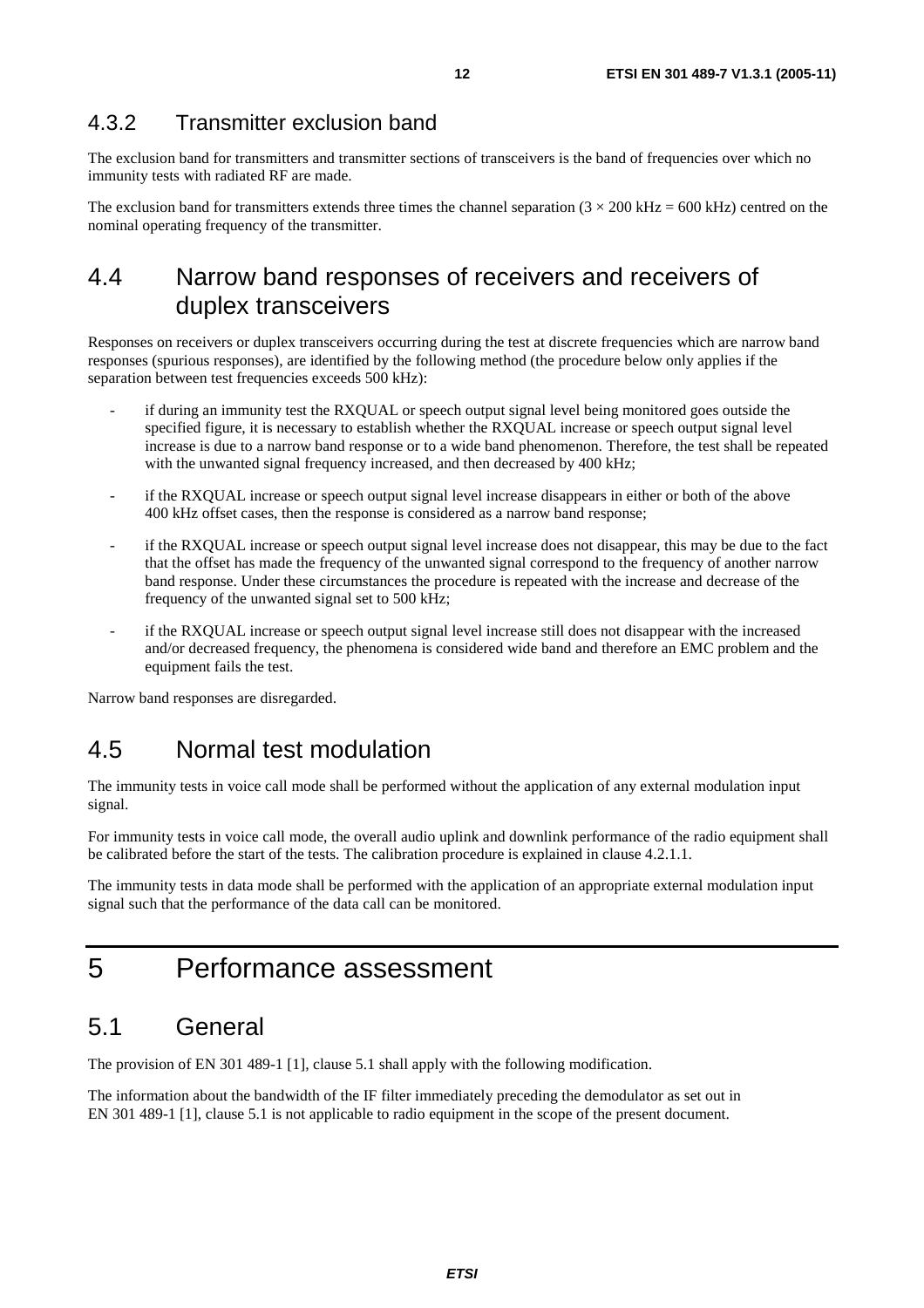#### 5.2 Equipment which can provide a continuous communications link

The provision of EN 301 489-1 [1], clause 5.2 shall apply.

#### 5.2.1 Equipment with analogue speech circuits

The performance of equipment which supports voice and data calls is assessed based on the voice call.

#### 5.2.2 Equipment without analogue speech circuits

The assessment of the equipment performance shall be specified by the manufacturer.

### 5.3 Equipment which does not provide a continuous communications link

The provision of EN 301 489-1 [1], clause 5.3 shall apply.

#### 5.4 Ancillary equipment

The provision of EN 301 489-1 [1], clause 5.4 shall apply with the following modification.

For emission measurements on transmitters performed in conjunction with associated ancillary equipment, the radiated emissions (spurious and wanted components) from the transmitter shall be ignored.

#### 5.5 Equipment classification

The provision of EN 301 489-1 [1], clause 5.5 shall apply with the following modification.

Portable or mobile equipment or combinations of equipment, when used in conjunction with a charger powered from the AC mains, shall in addition fulfil the requirements of radio and ancillary equipment for fixed use (see tables 2 and 3 of EN 301 489-1 [1]).

### 6 Performance criteria

The equipment shall meet the performance criteria specified in this clause and clauses 6.1 to 6.4, as appropriate.

Portable equipment intended for use whilst powered by the main battery of a vehicle shall additionally fulfil the applicable requirements set out in EN 301 489-1 [1], clauses 7.1 and 7.2 for mobile equipment.

Portable or mobile equipment powered by the AC mains shall additionally fulfil the applicable requirements of EN 301 489-1 [1], clauses 7.1 and 7.2 for radio and ancillary equipment for fixed use.

The establishment and maintenance of a communications link, the assessment of RXQUAL, and the assessment of the audio breakthrough by monitoring the speech output signal level, are used as performance criteria to ensure that all primary functions of the transmitter and receiver are evaluated during the immunity tests. In addition, the test shall also be performed in idle mode to ensure the transmitter does not unintentionally operate.

The maintenance of a communications link shall be assessed using an indicator which may be part of the test system or the EUT.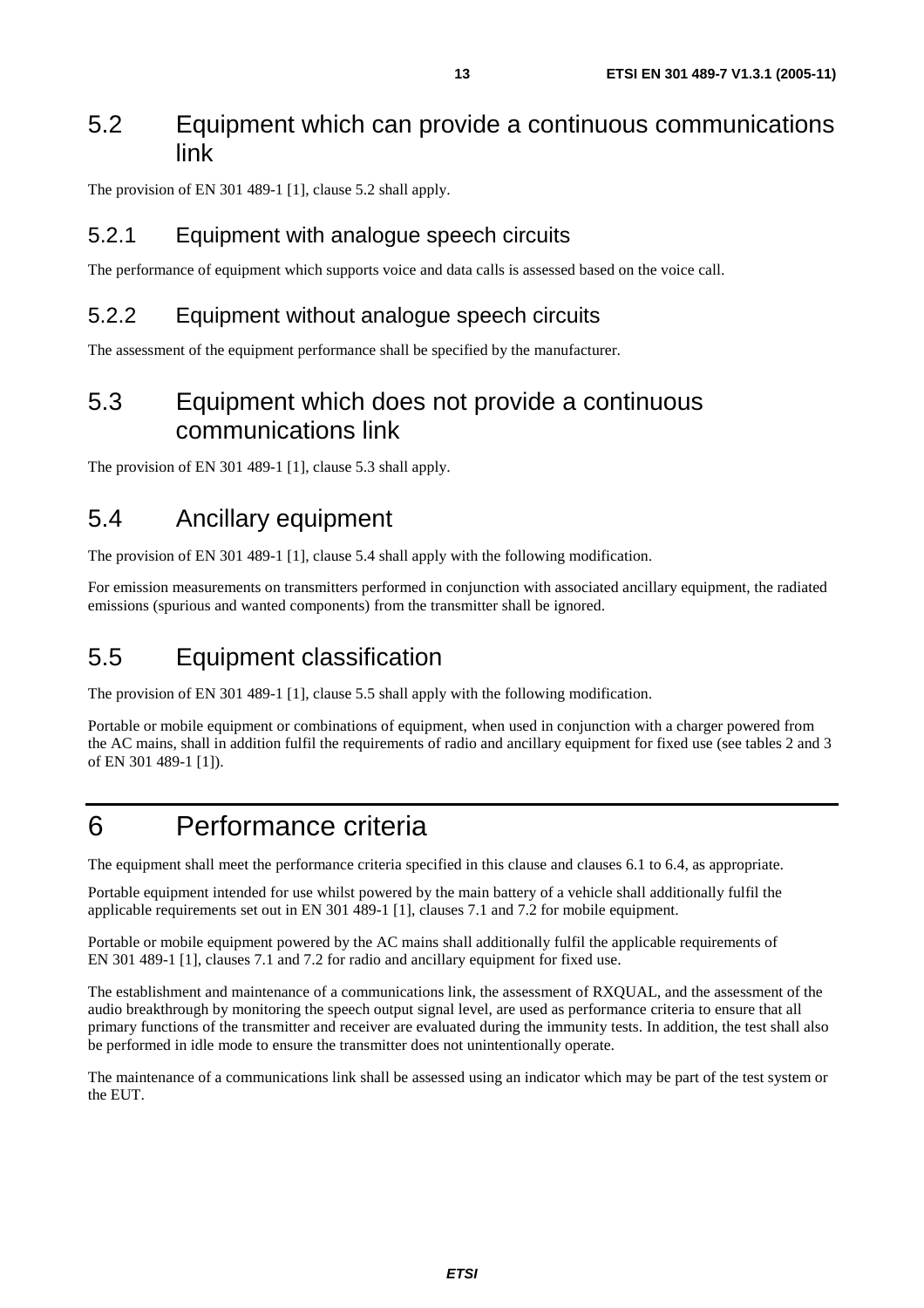If an equipment is of a specialized nature, such that the performance criteria described in the following clauses are not appropriate, then the manufacturer shall declare, for inclusion in the test report, his own specification for an acceptable level of performance or degradation of performance during and/or after the immunity tests. The performance specification shall be included in the product description and documentation.

The performance criteria specified by the manufacturer shall give the same degree of immunity protection as called for in the following clauses.

### 6.1 Performance criteria for Continuous phenomena applied to Transmitters (CT)

A communication link shall be established at the start of the test, and maintained during the test, see clauses 4.2.2 to 4.2.5.

During the test, the uplink speech output level shall be at least 35 dB less than the previously recorded reference levels, when measured through an audio band pass filter of width 200 Hz, centred on 1 kHz (audio breakthrough check).

NOTE: When there is a high level background noise present the filter bandwidth can be reduced down to a minimum of 40 Hz.

At the conclusion of the test, the EUT shall operate as intended with no loss of user control functions or stored data, and the communication link shall have been maintained. In addition to confirming the above performance during a call, the test shall also be performed in idle mode, and the transmitter shall not unintentionally operate.

### 6.2 Performance criteria for Transient phenomena applied to Transmitters (TT)

A communications link shall be established at the start of the test, see clauses 4.2.2 to 4.2.5.

At the conclusion of each exposure the EUT shall operate with no user noticeable loss of the communication link.

At the conclusion of the total test comprising the series of individual exposures, the EUT shall operate as intended with no loss of user control functions or stored data, as declared by the manufacturer, and the communication link shall have been maintained.

In addition to confirming the above performance during a call, the test shall also be performed in idle mode, and the transmitter shall not unintentionally operate.

### 6.3 Performance criteria for Continuous phenomena applied to Receivers (CR)

A communications link shall be established at the start of the test, clauses 4.2.1 to 4.2.4.

During the test, the RXQUAL of the downlink shall not exceed the value of three, measured during each individual exposure in the test sequence.

During the test, the downlink speech output level shall be at least 35 dB less than the previously recorded reference levels, when measured through an audio band pass filter of width 200 Hz, centred on 1 kHz (audio breakthrough check).

NOTE: When there is a high level background noise present the filter bandwidth can be reduced down to a minimum of 40 Hz.

At the conclusion of the test, the EUT shall operate as intended with no loss of user control functions or stored data, and the communication link shall have been maintained.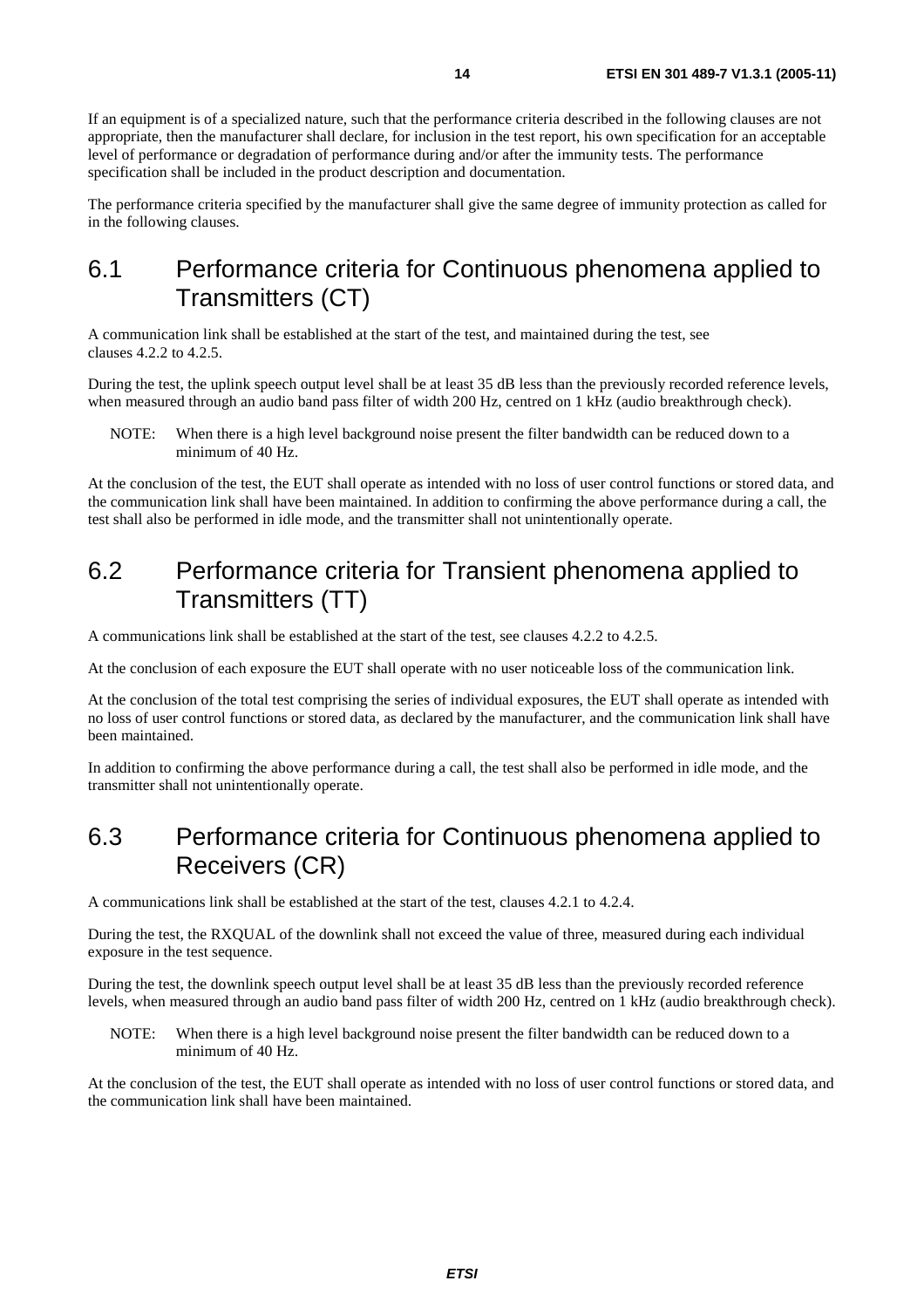### 6.4 Performance criteria for Transient phenomena applied to Receivers (TR)

A communications link shall be established at the start of the test, clauses 4.2.1 to 4.2.4.

At the conclusion of each exposure the EUT shall operate with no user noticeable loss of the communication link.

At the conclusion of the total test comprising the series of individual exposures, the EUT shall operate as intended with no loss of user control functions or stored data, as declared by the manufacturer, and the communication link shall have been maintained.

### 6.5 Performance criteria for ancillary equipment tested on a stand alone basis

The provision of EN 301 489-1 [1], clause 6.4 shall apply.

# 7 Applicability overview

#### 7.1 Emission

#### 7.1.1 General

EN 301 489-1 [1], table 2 contains the applicability of EMC emission measurements to the relevant ports of radio and/or associated ancillary equipment.

#### 7.1.2 Special conditions

The following special conditions set out in table 1, relate to the emission test methods used in EN 301 489-1 [1], clause 8.

|  |  | Table 1: Special conditions for EMC emission measurements |  |
|--|--|-----------------------------------------------------------|--|
|--|--|-----------------------------------------------------------|--|

|     | Reference to clauses in EN 301 489-1 [1]                                   | Special product-related conditions, additional to or modifying the<br>test conditions in EN 301 489-1 [1], clause 8                                                                                                                                                                                                                  |
|-----|----------------------------------------------------------------------------|--------------------------------------------------------------------------------------------------------------------------------------------------------------------------------------------------------------------------------------------------------------------------------------------------------------------------------------|
| 8.2 | <b>Enclosure of ancillary equipment</b><br>measured on a stand alone basis | At the manufacturer's discretion, ancillary equipment can also be<br>measured in combination with the radio equipment under test.<br>When the ancillary equipment is measured in combination with the radio<br>equipment, radiated emissions from the transmitter/transceiver shall be<br>lignored, but recorded in the test report. |

### 7.2 Immunity

#### 7.2.1 General

EN 301 489-1 [1], table 3 contains the applicability of EMC immunity measurements to the relevant ports of radio and/or associated ancillary equipment.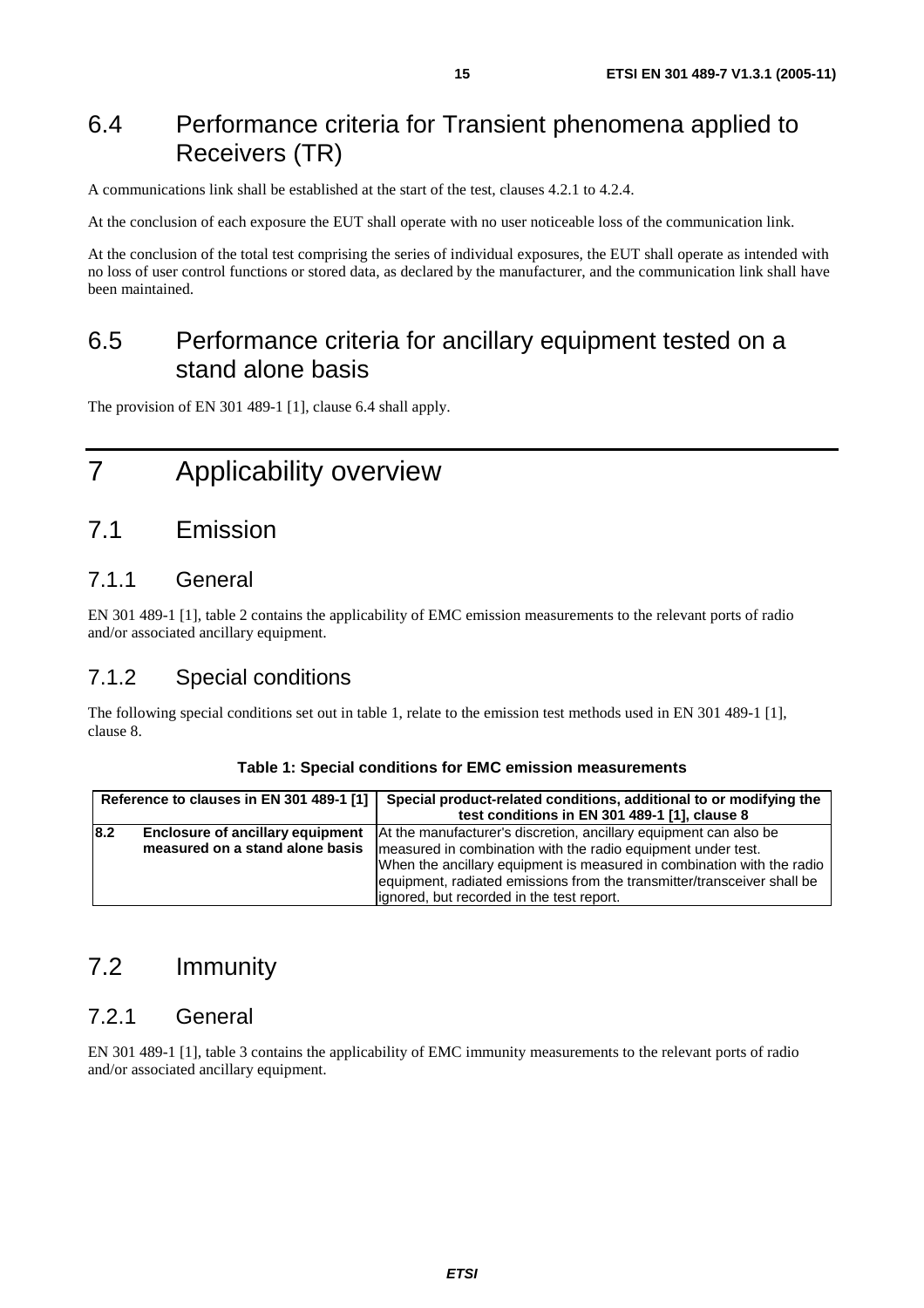### 7.2.2 Special conditions

The following special conditions set out in table 2, relate to the immunity test methods and performance criteria used in EN 301 489-1 [1], clause 9.

| Reference to clauses in EN 301 489-1 [1] |                                                                      | Special product-related conditions, additional to or modifying the<br>test conditions in EN 301 489-1 [1], clause 9                                                                                                                                                                                                                                                                                     |
|------------------------------------------|----------------------------------------------------------------------|---------------------------------------------------------------------------------------------------------------------------------------------------------------------------------------------------------------------------------------------------------------------------------------------------------------------------------------------------------------------------------------------------------|
| 9.2<br>9.2.2                             | Radio frequency electromagnetic field<br>Test method;                | When using the max hold detector method (see annex B) at each test<br>frequency step initially an unmodulated test signal shall be applied. Then<br>the test modulation shall be applied.<br>The test shall be repeated with the equipment in the idle mode of<br>operation and the exclusion band shall not be used during this test.                                                                  |
| 9.5                                      | Radio frequency, common mode                                         | When using the max hold detector method (see annex B) at each test<br>frequency step initially an unmodulated test signal shall be applied. Then<br>the test modulation shall be applied.                                                                                                                                                                                                               |
|                                          | $ 9.5.2$ Test method;                                                | The stepped frequency increments may be 50 kHz increment of the<br>momentary frequency in the frequency range 150 kHz to 5 MHz.<br>When using the max hold detector method, initially at each test frequency<br>step an unmodulated immunity test signal shall be applied. Then the<br>modulation of the immunity RF test signal (1 kHz tone) shall be applied<br>as specified in the EN 301 489-1 [1]. |
|                                          | 9.6.3 Performance criteria:                                          | During tests with pulses 3a and 3b, the performance criteria TT shall<br>apply, see clause 6.2.                                                                                                                                                                                                                                                                                                         |
|                                          | 9.7.3 Performance criteria;<br><b>Voltage dips and interruptions</b> | For a voltage dip corresponding to a reduction of the supply voltage of<br>30 % for 10 ms the performance criteria TT or CR specified in<br>clauses 6.2 or 6.3 shall apply as appropriate.                                                                                                                                                                                                              |

| Table 2: Special conditions for EMC immunity tests |  |  |  |  |  |  |
|----------------------------------------------------|--|--|--|--|--|--|
|----------------------------------------------------|--|--|--|--|--|--|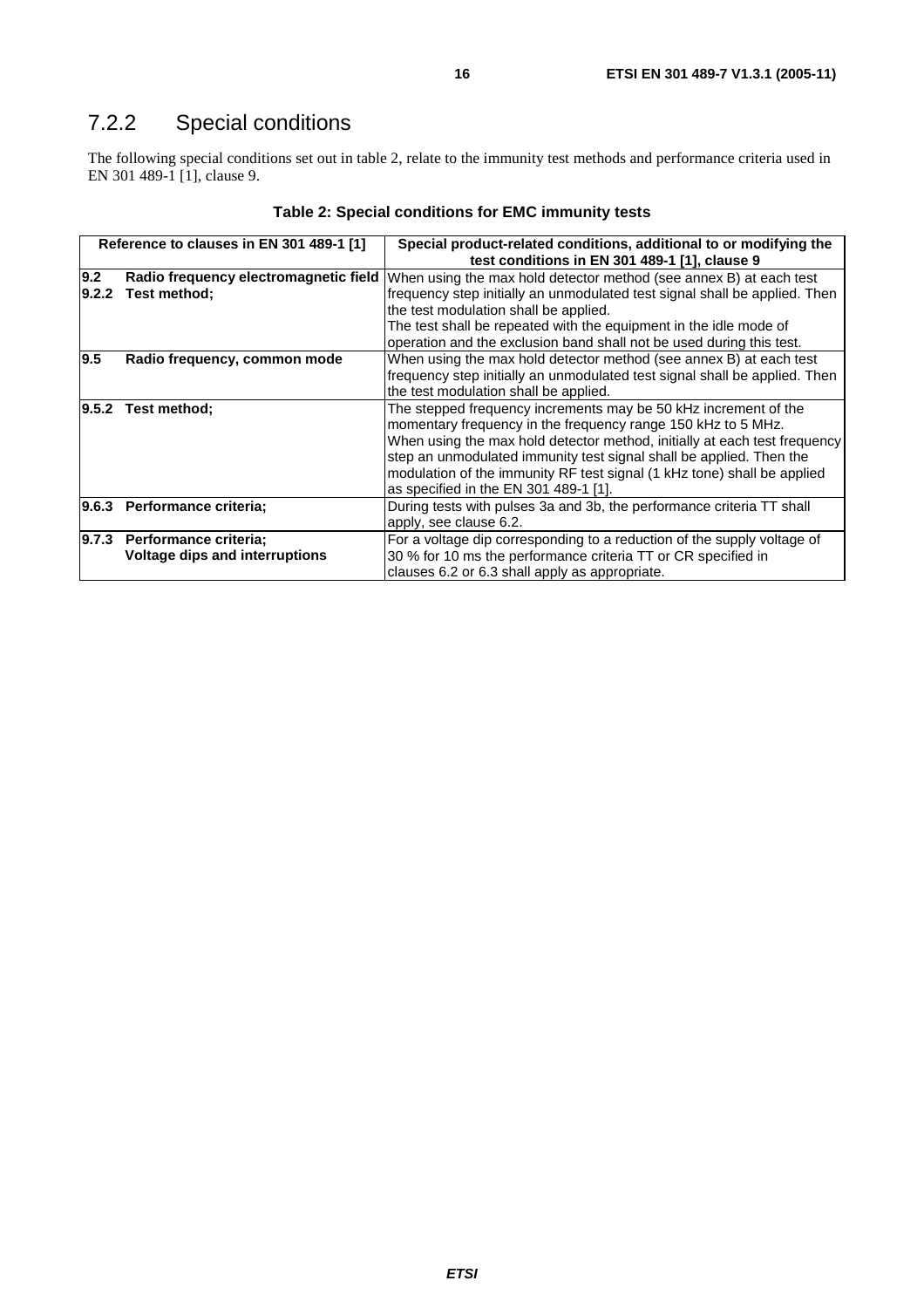# Annex A (informative): Examples of mobile and portable radio and ancillary equipment for digital cellular radio telecommunications systems within the scope of the present document

The present document covers types of mobile and/or portable digital cellular radio telecommunications equipment as set out below.

# A.1 Mobile and portable radio equipment, and ancillary equipment meeting Phase 1, Phase 2, and Phase 2+ requirements of GSM 450 MHz, 900 MHz or DCS 1 800 MHz digital cellular telecommunications system

The present document applies to Phase 1, Phase 2, and Phase 2+ GSM 900 MHz and DCS 1 800 MHz digital cellular mobile and portable radio equipment, transmitting and receiving speech and/or data, and the associated ancillary equipment. Definitions for mobile and portable radio and associated ancillary equipment within the scope of the present document are found in the following GSM functional radio standards:

- I-ETS 300 034-1 [4] for Phase 1 GSM 900 equipment;
- I-ETS 300 034-2 [5] for Phase 1 DCS 1800 equipment; or
- ETSI ETS 300 578 [6] for Phase 2 GSM 900 or Phase 2 DCS 1800 equipment;
- ETSI TS 100 911 [7] for Phase  $2+$  GSM 900 or Phase  $2+$  DCS 1800 equipment.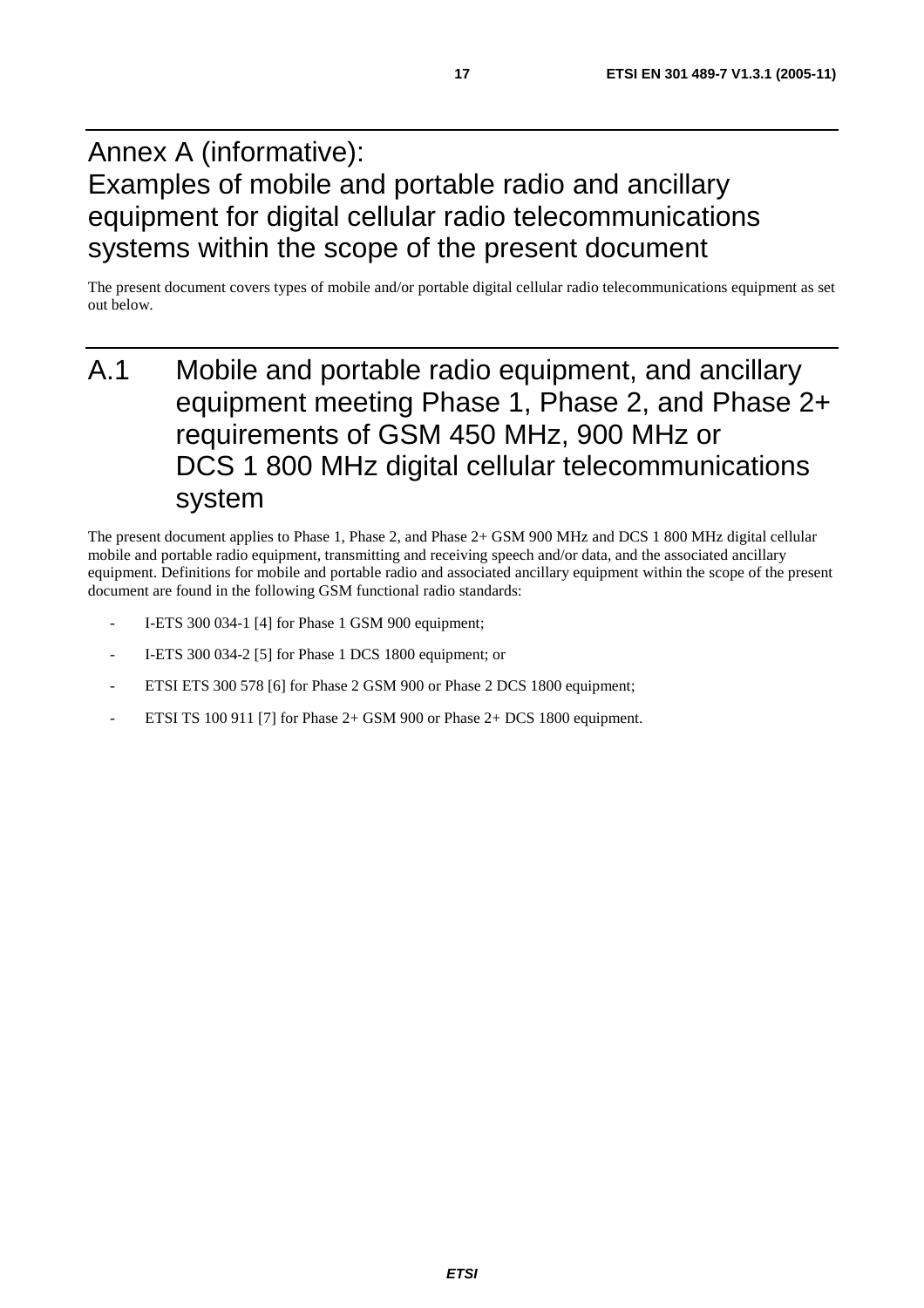# Annex B (informative): Bibliography

ITU-T Recommendation P.76: "Determination of loudness ratings; fundamental principles".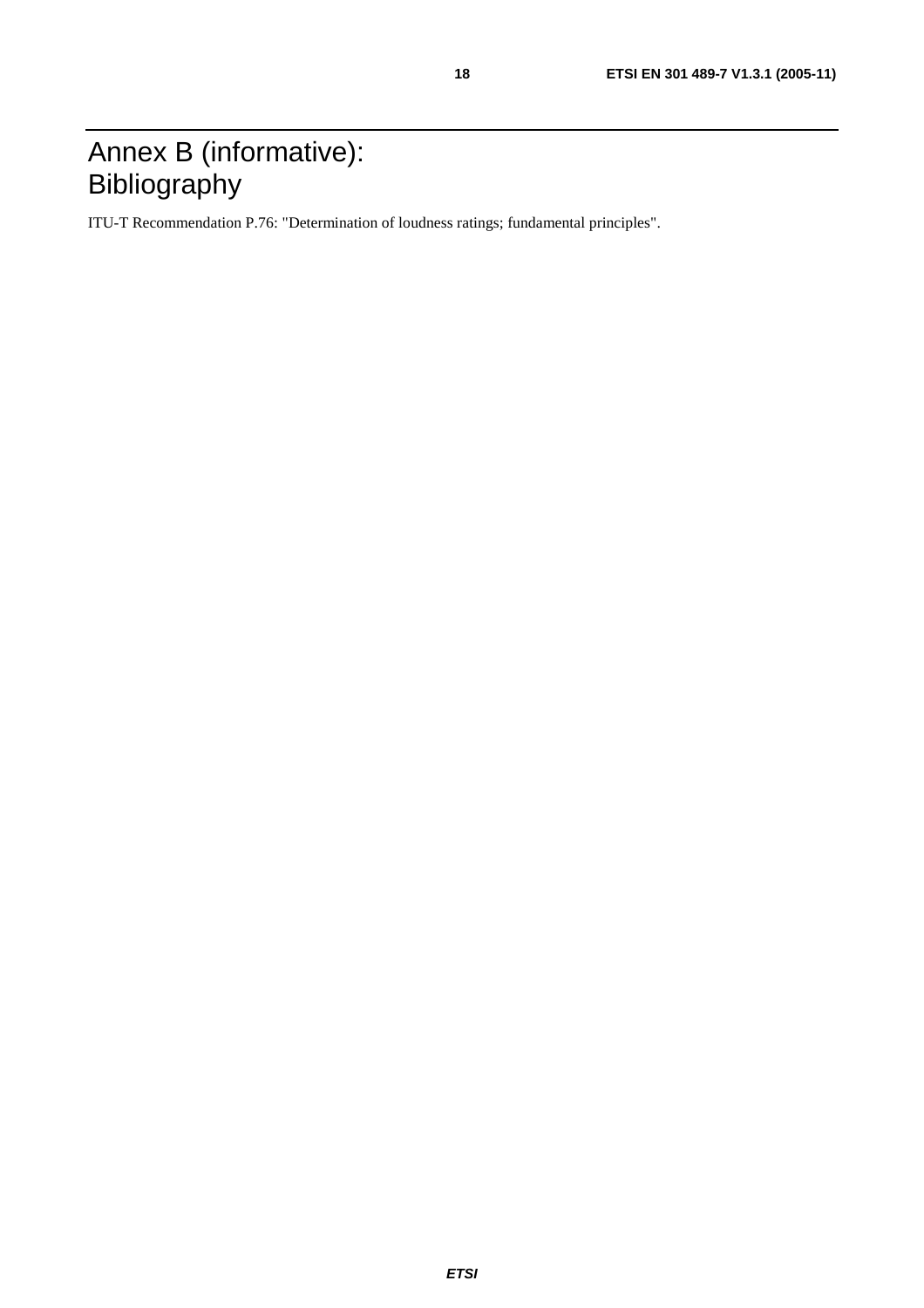# Annex C (informative): The EN title in the official languages

| Elektromagnetická kompatibilita a rádiové spektrum (ERM) - Norma pro elektromagnetickou<br>Czech<br>kompatibilitu (EMC) rádiových zařízení a služeb - Část 7: Specifické podmínky pro pohyblivá a<br>přenosná rádiová a přidružená zařízení digitálních buňkových rádiových telekomunikačních systémů<br>(GSM a DCS)<br>Elektromagnetisk kompatibilitet og spektrumanliggender (ERM); Elektromagnetisk kompatibilitet (EMC)<br>Danish<br>for radioudstyr og tjenester; Del 7: Særlige krav til mobile og bærbare radioer og tilknyttet udstyr i<br>digitale cellulare telekommunikationssystemer (GSM og DCS)<br>Elektromagnetische compatibiliteit en radiospectrumaangelegenheden (ERM);Norm voor<br>Dutch<br>elektromagnetische compatibiliteit (EMC) voor radioapparatuur en diensten;Deel 7: Specifieke<br>omstandigheden voor mobiele en draagbare radio en aanvullende apparatuur van digitale cellulaire<br>radio telecommunicatiesystemen (GSM en DCS)<br>Electromagnetic compatibility and Radio spectrum Matters (ERM); ElectroMagnetic Compatibility<br>(EMC) standard for radio equipment and services; Part 7: Specific conditions for mobile and portable<br>radio and ancillary equipment of digital cellular radio telecommunications systems (GSM and DCS)<br>Elektromagnetilise ühilduvuse ja raadiospektri küsimused (ERM); Raadioseadmete ja<br>Estonian<br>raadiosideteenistuste elektromagnetilise ühilduvuse (EMC) standard; Osa 7: Eritingimused digitaalsete<br>mobiilsete raadiosidesüsteemide (GSM ja DCS) liikuvatele ja teisaldatavatele raadioseadmetele ja<br>nende lisaseadmetele<br>Sähkömagneettinen yhteensopivuus ja radiospektriasiat (ERM); Sähkömagneettinen<br>Finnish<br>yhteensopivuusstandardi (EMC) radiolaitteille ja -järjestelmille; Osa 7: Erityisehdot GSM- ja DCS-<br>päätelaitteille ja niiden apulaitteille<br>Télécommunications - CEM et spectre radioélectrique (ERM) - Norme de compatibilité<br>électromagnétique pour les équipements et les services radio - Partie 7 : conditions spécifiques pour la<br>radio mobile et portable et les équipements auxiliaires dans les systèmes de télécommunications<br>cellulaires numériques (GSM et DCS)<br>Elektromagnetische Verträglichkeit und Funkspektrumangelegenheiten (ERM); Elektromagnetische<br>German<br>Verträglichkeit (EMV) für Funkeinrichtungen und -dienste; Teil 7: Spezifische Bedingungen für mobile<br>und transportable Funk- und Zusatz-/Hilfseinrichtungen digitaler zellularer Funk-<br>Telekommunikationssysteme<br>Ηλεκτρομαγνητική συμβατότητα και Θέματα Ραδιοφάσματος (ERM) – Πρότυπο Ηλεκτρομαγνητικής<br>Greek<br>Συμβατότητας (EMC) για ραδιοεξοπλισμό και ραδιοϋπηρεσίες - Μέρος 7: Είδιες συνθήκες για κινητή<br>και φορητή ραδιοσυσκευή και βοηθητικό εξοπλισμό ψηφιακών κυψελοειδών συστημάτων<br>ραδιοτηλεπικοινωνιών (GSM και DCS)<br>Hungarian<br>Icelandic<br>Italian<br>Compatibilità elettromagnetica e Questioni relative allo spettro delle radiofrequenze (ERM); Norma di<br>Compatibilità elettromagnetica (EMC) per apparecchiature e servizi radio; Parte 7: Condizioni<br>specifiche per apparecchiature radio mobili e portatili ed apparecchiature ausiliarie per sistemi di<br>telecomunicazioni radio cellulari digitali (GSM e DCS)<br>Latvian<br>Elektromagnetinio suderinamumo ir radijo dažnių spektro dalykai. Radijo ryšio įrangos ir paslaugų<br>Lithuanian<br>elektromagnetinio suderinamumo (EMS) standartas. 7 dalis. Skaitmeninės korinės nuotolinių radijo<br>ryšių [telekomunikacijų] sistemų (GSM ir DSC) judriosios, nešiojamosios ir papildomosios įrangos<br>specialiosios salygos<br>Kompatibilità elettromanjetika u materji relatati ma' spettru radjofoniku (ERM); Standard ta"<br>Maltese<br>Kompatibilità ElettroManjetika (EMC) ghal taghmir u servizzi radjofonici; Parti 7: Kondizzjonijiet<br>specifici għal tagħmir radjufoniku mobbli u li jista" jingarr u tagħmir ancillari ta" sistemi ta"<br>telekomunikazzjonijiet radjufonici cellulari digitali (GSM u DCS)<br>Norwegian<br>Elektromagnetisk kompatibilitet og radiospektrumspørsmål (ERM); Standard for elektromagnetisk<br>kompatibilitet (EMC) for radioutstyr og tjenester; Del 7: Spesifikke betingelser for mobilt og bærbart<br>radioutstyr og tilhørende utstyr for digitale celledelte radiotelekommunikasjonssystemer<br>(GSM og DCS)<br>Kompatybilność elektromagnetyczna i zagadnienia widma radiowego (ERM) - Norma kompatybilności<br>Polish<br>elektromagnetycznej (EMC) dotycząca urządzeń i systemów radiowych – Część 7: Wymagania<br>szczegółowe dla radiowych urządzeń przewoźnych i noszonych oraz wyposażenia dodatkowego<br>cyfrowych komórkowych systemów telekomunikacyjnych (GSM i DCS) | Language   | <b>EN title</b> |
|-------------------------------------------------------------------------------------------------------------------------------------------------------------------------------------------------------------------------------------------------------------------------------------------------------------------------------------------------------------------------------------------------------------------------------------------------------------------------------------------------------------------------------------------------------------------------------------------------------------------------------------------------------------------------------------------------------------------------------------------------------------------------------------------------------------------------------------------------------------------------------------------------------------------------------------------------------------------------------------------------------------------------------------------------------------------------------------------------------------------------------------------------------------------------------------------------------------------------------------------------------------------------------------------------------------------------------------------------------------------------------------------------------------------------------------------------------------------------------------------------------------------------------------------------------------------------------------------------------------------------------------------------------------------------------------------------------------------------------------------------------------------------------------------------------------------------------------------------------------------------------------------------------------------------------------------------------------------------------------------------------------------------------------------------------------------------------------------------------------------------------------------------------------------------------------------------------------------------------------------------------------------------------------------------------------------------------------------------------------------------------------------------------------------------------------------------------------------------------------------------------------------------------------------------------------------------------------------------------------------------------------------------------------------------------------------------------------------------------------------------------------------------------------------------------------------------------------------------------------------------------------------------------------------------------------------------------------------------------------------------------------------------------------------------------------------------------------------------------------------------------------------------------------------------------------------------------------------------------------------------------------------------------------------------------------------------------------------------------------------------------------------------------------------------------------------------------------------------------------------------------------------------------------------------------------------------------------------------------------------------------------------------------------------------------------------------------------------------------------------------------------------------------------------------------------------------------------------------------------------------------------------------------------------------------------------------------------------------------------------------------------------------------------------------------------------------------------------------------------------------------------------------------------------------------------------------------------------------------------------------------------------------------------------------------------------------------------------------------------------------------------------------------------------------------------------------------------------------------------------------------------------------------------------------------------------------------------------------------------------------------------------------------------------------------------------------------------------------------------------------------------------|------------|-----------------|
|                                                                                                                                                                                                                                                                                                                                                                                                                                                                                                                                                                                                                                                                                                                                                                                                                                                                                                                                                                                                                                                                                                                                                                                                                                                                                                                                                                                                                                                                                                                                                                                                                                                                                                                                                                                                                                                                                                                                                                                                                                                                                                                                                                                                                                                                                                                                                                                                                                                                                                                                                                                                                                                                                                                                                                                                                                                                                                                                                                                                                                                                                                                                                                                                                                                                                                                                                                                                                                                                                                                                                                                                                                                                                                                                                                                                                                                                                                                                                                                                                                                                                                                                                                                                                                                                                                                                                                                                                                                                                                                                                                                                                                                                                                                                                                   |            |                 |
|                                                                                                                                                                                                                                                                                                                                                                                                                                                                                                                                                                                                                                                                                                                                                                                                                                                                                                                                                                                                                                                                                                                                                                                                                                                                                                                                                                                                                                                                                                                                                                                                                                                                                                                                                                                                                                                                                                                                                                                                                                                                                                                                                                                                                                                                                                                                                                                                                                                                                                                                                                                                                                                                                                                                                                                                                                                                                                                                                                                                                                                                                                                                                                                                                                                                                                                                                                                                                                                                                                                                                                                                                                                                                                                                                                                                                                                                                                                                                                                                                                                                                                                                                                                                                                                                                                                                                                                                                                                                                                                                                                                                                                                                                                                                                                   |            |                 |
|                                                                                                                                                                                                                                                                                                                                                                                                                                                                                                                                                                                                                                                                                                                                                                                                                                                                                                                                                                                                                                                                                                                                                                                                                                                                                                                                                                                                                                                                                                                                                                                                                                                                                                                                                                                                                                                                                                                                                                                                                                                                                                                                                                                                                                                                                                                                                                                                                                                                                                                                                                                                                                                                                                                                                                                                                                                                                                                                                                                                                                                                                                                                                                                                                                                                                                                                                                                                                                                                                                                                                                                                                                                                                                                                                                                                                                                                                                                                                                                                                                                                                                                                                                                                                                                                                                                                                                                                                                                                                                                                                                                                                                                                                                                                                                   |            |                 |
|                                                                                                                                                                                                                                                                                                                                                                                                                                                                                                                                                                                                                                                                                                                                                                                                                                                                                                                                                                                                                                                                                                                                                                                                                                                                                                                                                                                                                                                                                                                                                                                                                                                                                                                                                                                                                                                                                                                                                                                                                                                                                                                                                                                                                                                                                                                                                                                                                                                                                                                                                                                                                                                                                                                                                                                                                                                                                                                                                                                                                                                                                                                                                                                                                                                                                                                                                                                                                                                                                                                                                                                                                                                                                                                                                                                                                                                                                                                                                                                                                                                                                                                                                                                                                                                                                                                                                                                                                                                                                                                                                                                                                                                                                                                                                                   |            |                 |
|                                                                                                                                                                                                                                                                                                                                                                                                                                                                                                                                                                                                                                                                                                                                                                                                                                                                                                                                                                                                                                                                                                                                                                                                                                                                                                                                                                                                                                                                                                                                                                                                                                                                                                                                                                                                                                                                                                                                                                                                                                                                                                                                                                                                                                                                                                                                                                                                                                                                                                                                                                                                                                                                                                                                                                                                                                                                                                                                                                                                                                                                                                                                                                                                                                                                                                                                                                                                                                                                                                                                                                                                                                                                                                                                                                                                                                                                                                                                                                                                                                                                                                                                                                                                                                                                                                                                                                                                                                                                                                                                                                                                                                                                                                                                                                   |            |                 |
|                                                                                                                                                                                                                                                                                                                                                                                                                                                                                                                                                                                                                                                                                                                                                                                                                                                                                                                                                                                                                                                                                                                                                                                                                                                                                                                                                                                                                                                                                                                                                                                                                                                                                                                                                                                                                                                                                                                                                                                                                                                                                                                                                                                                                                                                                                                                                                                                                                                                                                                                                                                                                                                                                                                                                                                                                                                                                                                                                                                                                                                                                                                                                                                                                                                                                                                                                                                                                                                                                                                                                                                                                                                                                                                                                                                                                                                                                                                                                                                                                                                                                                                                                                                                                                                                                                                                                                                                                                                                                                                                                                                                                                                                                                                                                                   |            |                 |
|                                                                                                                                                                                                                                                                                                                                                                                                                                                                                                                                                                                                                                                                                                                                                                                                                                                                                                                                                                                                                                                                                                                                                                                                                                                                                                                                                                                                                                                                                                                                                                                                                                                                                                                                                                                                                                                                                                                                                                                                                                                                                                                                                                                                                                                                                                                                                                                                                                                                                                                                                                                                                                                                                                                                                                                                                                                                                                                                                                                                                                                                                                                                                                                                                                                                                                                                                                                                                                                                                                                                                                                                                                                                                                                                                                                                                                                                                                                                                                                                                                                                                                                                                                                                                                                                                                                                                                                                                                                                                                                                                                                                                                                                                                                                                                   |            |                 |
|                                                                                                                                                                                                                                                                                                                                                                                                                                                                                                                                                                                                                                                                                                                                                                                                                                                                                                                                                                                                                                                                                                                                                                                                                                                                                                                                                                                                                                                                                                                                                                                                                                                                                                                                                                                                                                                                                                                                                                                                                                                                                                                                                                                                                                                                                                                                                                                                                                                                                                                                                                                                                                                                                                                                                                                                                                                                                                                                                                                                                                                                                                                                                                                                                                                                                                                                                                                                                                                                                                                                                                                                                                                                                                                                                                                                                                                                                                                                                                                                                                                                                                                                                                                                                                                                                                                                                                                                                                                                                                                                                                                                                                                                                                                                                                   |            |                 |
|                                                                                                                                                                                                                                                                                                                                                                                                                                                                                                                                                                                                                                                                                                                                                                                                                                                                                                                                                                                                                                                                                                                                                                                                                                                                                                                                                                                                                                                                                                                                                                                                                                                                                                                                                                                                                                                                                                                                                                                                                                                                                                                                                                                                                                                                                                                                                                                                                                                                                                                                                                                                                                                                                                                                                                                                                                                                                                                                                                                                                                                                                                                                                                                                                                                                                                                                                                                                                                                                                                                                                                                                                                                                                                                                                                                                                                                                                                                                                                                                                                                                                                                                                                                                                                                                                                                                                                                                                                                                                                                                                                                                                                                                                                                                                                   |            |                 |
|                                                                                                                                                                                                                                                                                                                                                                                                                                                                                                                                                                                                                                                                                                                                                                                                                                                                                                                                                                                                                                                                                                                                                                                                                                                                                                                                                                                                                                                                                                                                                                                                                                                                                                                                                                                                                                                                                                                                                                                                                                                                                                                                                                                                                                                                                                                                                                                                                                                                                                                                                                                                                                                                                                                                                                                                                                                                                                                                                                                                                                                                                                                                                                                                                                                                                                                                                                                                                                                                                                                                                                                                                                                                                                                                                                                                                                                                                                                                                                                                                                                                                                                                                                                                                                                                                                                                                                                                                                                                                                                                                                                                                                                                                                                                                                   |            |                 |
|                                                                                                                                                                                                                                                                                                                                                                                                                                                                                                                                                                                                                                                                                                                                                                                                                                                                                                                                                                                                                                                                                                                                                                                                                                                                                                                                                                                                                                                                                                                                                                                                                                                                                                                                                                                                                                                                                                                                                                                                                                                                                                                                                                                                                                                                                                                                                                                                                                                                                                                                                                                                                                                                                                                                                                                                                                                                                                                                                                                                                                                                                                                                                                                                                                                                                                                                                                                                                                                                                                                                                                                                                                                                                                                                                                                                                                                                                                                                                                                                                                                                                                                                                                                                                                                                                                                                                                                                                                                                                                                                                                                                                                                                                                                                                                   | English    |                 |
|                                                                                                                                                                                                                                                                                                                                                                                                                                                                                                                                                                                                                                                                                                                                                                                                                                                                                                                                                                                                                                                                                                                                                                                                                                                                                                                                                                                                                                                                                                                                                                                                                                                                                                                                                                                                                                                                                                                                                                                                                                                                                                                                                                                                                                                                                                                                                                                                                                                                                                                                                                                                                                                                                                                                                                                                                                                                                                                                                                                                                                                                                                                                                                                                                                                                                                                                                                                                                                                                                                                                                                                                                                                                                                                                                                                                                                                                                                                                                                                                                                                                                                                                                                                                                                                                                                                                                                                                                                                                                                                                                                                                                                                                                                                                                                   |            |                 |
|                                                                                                                                                                                                                                                                                                                                                                                                                                                                                                                                                                                                                                                                                                                                                                                                                                                                                                                                                                                                                                                                                                                                                                                                                                                                                                                                                                                                                                                                                                                                                                                                                                                                                                                                                                                                                                                                                                                                                                                                                                                                                                                                                                                                                                                                                                                                                                                                                                                                                                                                                                                                                                                                                                                                                                                                                                                                                                                                                                                                                                                                                                                                                                                                                                                                                                                                                                                                                                                                                                                                                                                                                                                                                                                                                                                                                                                                                                                                                                                                                                                                                                                                                                                                                                                                                                                                                                                                                                                                                                                                                                                                                                                                                                                                                                   |            |                 |
|                                                                                                                                                                                                                                                                                                                                                                                                                                                                                                                                                                                                                                                                                                                                                                                                                                                                                                                                                                                                                                                                                                                                                                                                                                                                                                                                                                                                                                                                                                                                                                                                                                                                                                                                                                                                                                                                                                                                                                                                                                                                                                                                                                                                                                                                                                                                                                                                                                                                                                                                                                                                                                                                                                                                                                                                                                                                                                                                                                                                                                                                                                                                                                                                                                                                                                                                                                                                                                                                                                                                                                                                                                                                                                                                                                                                                                                                                                                                                                                                                                                                                                                                                                                                                                                                                                                                                                                                                                                                                                                                                                                                                                                                                                                                                                   |            |                 |
|                                                                                                                                                                                                                                                                                                                                                                                                                                                                                                                                                                                                                                                                                                                                                                                                                                                                                                                                                                                                                                                                                                                                                                                                                                                                                                                                                                                                                                                                                                                                                                                                                                                                                                                                                                                                                                                                                                                                                                                                                                                                                                                                                                                                                                                                                                                                                                                                                                                                                                                                                                                                                                                                                                                                                                                                                                                                                                                                                                                                                                                                                                                                                                                                                                                                                                                                                                                                                                                                                                                                                                                                                                                                                                                                                                                                                                                                                                                                                                                                                                                                                                                                                                                                                                                                                                                                                                                                                                                                                                                                                                                                                                                                                                                                                                   |            |                 |
|                                                                                                                                                                                                                                                                                                                                                                                                                                                                                                                                                                                                                                                                                                                                                                                                                                                                                                                                                                                                                                                                                                                                                                                                                                                                                                                                                                                                                                                                                                                                                                                                                                                                                                                                                                                                                                                                                                                                                                                                                                                                                                                                                                                                                                                                                                                                                                                                                                                                                                                                                                                                                                                                                                                                                                                                                                                                                                                                                                                                                                                                                                                                                                                                                                                                                                                                                                                                                                                                                                                                                                                                                                                                                                                                                                                                                                                                                                                                                                                                                                                                                                                                                                                                                                                                                                                                                                                                                                                                                                                                                                                                                                                                                                                                                                   |            |                 |
|                                                                                                                                                                                                                                                                                                                                                                                                                                                                                                                                                                                                                                                                                                                                                                                                                                                                                                                                                                                                                                                                                                                                                                                                                                                                                                                                                                                                                                                                                                                                                                                                                                                                                                                                                                                                                                                                                                                                                                                                                                                                                                                                                                                                                                                                                                                                                                                                                                                                                                                                                                                                                                                                                                                                                                                                                                                                                                                                                                                                                                                                                                                                                                                                                                                                                                                                                                                                                                                                                                                                                                                                                                                                                                                                                                                                                                                                                                                                                                                                                                                                                                                                                                                                                                                                                                                                                                                                                                                                                                                                                                                                                                                                                                                                                                   |            |                 |
|                                                                                                                                                                                                                                                                                                                                                                                                                                                                                                                                                                                                                                                                                                                                                                                                                                                                                                                                                                                                                                                                                                                                                                                                                                                                                                                                                                                                                                                                                                                                                                                                                                                                                                                                                                                                                                                                                                                                                                                                                                                                                                                                                                                                                                                                                                                                                                                                                                                                                                                                                                                                                                                                                                                                                                                                                                                                                                                                                                                                                                                                                                                                                                                                                                                                                                                                                                                                                                                                                                                                                                                                                                                                                                                                                                                                                                                                                                                                                                                                                                                                                                                                                                                                                                                                                                                                                                                                                                                                                                                                                                                                                                                                                                                                                                   |            |                 |
|                                                                                                                                                                                                                                                                                                                                                                                                                                                                                                                                                                                                                                                                                                                                                                                                                                                                                                                                                                                                                                                                                                                                                                                                                                                                                                                                                                                                                                                                                                                                                                                                                                                                                                                                                                                                                                                                                                                                                                                                                                                                                                                                                                                                                                                                                                                                                                                                                                                                                                                                                                                                                                                                                                                                                                                                                                                                                                                                                                                                                                                                                                                                                                                                                                                                                                                                                                                                                                                                                                                                                                                                                                                                                                                                                                                                                                                                                                                                                                                                                                                                                                                                                                                                                                                                                                                                                                                                                                                                                                                                                                                                                                                                                                                                                                   |            |                 |
|                                                                                                                                                                                                                                                                                                                                                                                                                                                                                                                                                                                                                                                                                                                                                                                                                                                                                                                                                                                                                                                                                                                                                                                                                                                                                                                                                                                                                                                                                                                                                                                                                                                                                                                                                                                                                                                                                                                                                                                                                                                                                                                                                                                                                                                                                                                                                                                                                                                                                                                                                                                                                                                                                                                                                                                                                                                                                                                                                                                                                                                                                                                                                                                                                                                                                                                                                                                                                                                                                                                                                                                                                                                                                                                                                                                                                                                                                                                                                                                                                                                                                                                                                                                                                                                                                                                                                                                                                                                                                                                                                                                                                                                                                                                                                                   | French     |                 |
|                                                                                                                                                                                                                                                                                                                                                                                                                                                                                                                                                                                                                                                                                                                                                                                                                                                                                                                                                                                                                                                                                                                                                                                                                                                                                                                                                                                                                                                                                                                                                                                                                                                                                                                                                                                                                                                                                                                                                                                                                                                                                                                                                                                                                                                                                                                                                                                                                                                                                                                                                                                                                                                                                                                                                                                                                                                                                                                                                                                                                                                                                                                                                                                                                                                                                                                                                                                                                                                                                                                                                                                                                                                                                                                                                                                                                                                                                                                                                                                                                                                                                                                                                                                                                                                                                                                                                                                                                                                                                                                                                                                                                                                                                                                                                                   |            |                 |
|                                                                                                                                                                                                                                                                                                                                                                                                                                                                                                                                                                                                                                                                                                                                                                                                                                                                                                                                                                                                                                                                                                                                                                                                                                                                                                                                                                                                                                                                                                                                                                                                                                                                                                                                                                                                                                                                                                                                                                                                                                                                                                                                                                                                                                                                                                                                                                                                                                                                                                                                                                                                                                                                                                                                                                                                                                                                                                                                                                                                                                                                                                                                                                                                                                                                                                                                                                                                                                                                                                                                                                                                                                                                                                                                                                                                                                                                                                                                                                                                                                                                                                                                                                                                                                                                                                                                                                                                                                                                                                                                                                                                                                                                                                                                                                   |            |                 |
|                                                                                                                                                                                                                                                                                                                                                                                                                                                                                                                                                                                                                                                                                                                                                                                                                                                                                                                                                                                                                                                                                                                                                                                                                                                                                                                                                                                                                                                                                                                                                                                                                                                                                                                                                                                                                                                                                                                                                                                                                                                                                                                                                                                                                                                                                                                                                                                                                                                                                                                                                                                                                                                                                                                                                                                                                                                                                                                                                                                                                                                                                                                                                                                                                                                                                                                                                                                                                                                                                                                                                                                                                                                                                                                                                                                                                                                                                                                                                                                                                                                                                                                                                                                                                                                                                                                                                                                                                                                                                                                                                                                                                                                                                                                                                                   |            |                 |
|                                                                                                                                                                                                                                                                                                                                                                                                                                                                                                                                                                                                                                                                                                                                                                                                                                                                                                                                                                                                                                                                                                                                                                                                                                                                                                                                                                                                                                                                                                                                                                                                                                                                                                                                                                                                                                                                                                                                                                                                                                                                                                                                                                                                                                                                                                                                                                                                                                                                                                                                                                                                                                                                                                                                                                                                                                                                                                                                                                                                                                                                                                                                                                                                                                                                                                                                                                                                                                                                                                                                                                                                                                                                                                                                                                                                                                                                                                                                                                                                                                                                                                                                                                                                                                                                                                                                                                                                                                                                                                                                                                                                                                                                                                                                                                   |            |                 |
|                                                                                                                                                                                                                                                                                                                                                                                                                                                                                                                                                                                                                                                                                                                                                                                                                                                                                                                                                                                                                                                                                                                                                                                                                                                                                                                                                                                                                                                                                                                                                                                                                                                                                                                                                                                                                                                                                                                                                                                                                                                                                                                                                                                                                                                                                                                                                                                                                                                                                                                                                                                                                                                                                                                                                                                                                                                                                                                                                                                                                                                                                                                                                                                                                                                                                                                                                                                                                                                                                                                                                                                                                                                                                                                                                                                                                                                                                                                                                                                                                                                                                                                                                                                                                                                                                                                                                                                                                                                                                                                                                                                                                                                                                                                                                                   |            |                 |
|                                                                                                                                                                                                                                                                                                                                                                                                                                                                                                                                                                                                                                                                                                                                                                                                                                                                                                                                                                                                                                                                                                                                                                                                                                                                                                                                                                                                                                                                                                                                                                                                                                                                                                                                                                                                                                                                                                                                                                                                                                                                                                                                                                                                                                                                                                                                                                                                                                                                                                                                                                                                                                                                                                                                                                                                                                                                                                                                                                                                                                                                                                                                                                                                                                                                                                                                                                                                                                                                                                                                                                                                                                                                                                                                                                                                                                                                                                                                                                                                                                                                                                                                                                                                                                                                                                                                                                                                                                                                                                                                                                                                                                                                                                                                                                   |            |                 |
|                                                                                                                                                                                                                                                                                                                                                                                                                                                                                                                                                                                                                                                                                                                                                                                                                                                                                                                                                                                                                                                                                                                                                                                                                                                                                                                                                                                                                                                                                                                                                                                                                                                                                                                                                                                                                                                                                                                                                                                                                                                                                                                                                                                                                                                                                                                                                                                                                                                                                                                                                                                                                                                                                                                                                                                                                                                                                                                                                                                                                                                                                                                                                                                                                                                                                                                                                                                                                                                                                                                                                                                                                                                                                                                                                                                                                                                                                                                                                                                                                                                                                                                                                                                                                                                                                                                                                                                                                                                                                                                                                                                                                                                                                                                                                                   |            |                 |
|                                                                                                                                                                                                                                                                                                                                                                                                                                                                                                                                                                                                                                                                                                                                                                                                                                                                                                                                                                                                                                                                                                                                                                                                                                                                                                                                                                                                                                                                                                                                                                                                                                                                                                                                                                                                                                                                                                                                                                                                                                                                                                                                                                                                                                                                                                                                                                                                                                                                                                                                                                                                                                                                                                                                                                                                                                                                                                                                                                                                                                                                                                                                                                                                                                                                                                                                                                                                                                                                                                                                                                                                                                                                                                                                                                                                                                                                                                                                                                                                                                                                                                                                                                                                                                                                                                                                                                                                                                                                                                                                                                                                                                                                                                                                                                   |            |                 |
|                                                                                                                                                                                                                                                                                                                                                                                                                                                                                                                                                                                                                                                                                                                                                                                                                                                                                                                                                                                                                                                                                                                                                                                                                                                                                                                                                                                                                                                                                                                                                                                                                                                                                                                                                                                                                                                                                                                                                                                                                                                                                                                                                                                                                                                                                                                                                                                                                                                                                                                                                                                                                                                                                                                                                                                                                                                                                                                                                                                                                                                                                                                                                                                                                                                                                                                                                                                                                                                                                                                                                                                                                                                                                                                                                                                                                                                                                                                                                                                                                                                                                                                                                                                                                                                                                                                                                                                                                                                                                                                                                                                                                                                                                                                                                                   |            |                 |
|                                                                                                                                                                                                                                                                                                                                                                                                                                                                                                                                                                                                                                                                                                                                                                                                                                                                                                                                                                                                                                                                                                                                                                                                                                                                                                                                                                                                                                                                                                                                                                                                                                                                                                                                                                                                                                                                                                                                                                                                                                                                                                                                                                                                                                                                                                                                                                                                                                                                                                                                                                                                                                                                                                                                                                                                                                                                                                                                                                                                                                                                                                                                                                                                                                                                                                                                                                                                                                                                                                                                                                                                                                                                                                                                                                                                                                                                                                                                                                                                                                                                                                                                                                                                                                                                                                                                                                                                                                                                                                                                                                                                                                                                                                                                                                   |            |                 |
|                                                                                                                                                                                                                                                                                                                                                                                                                                                                                                                                                                                                                                                                                                                                                                                                                                                                                                                                                                                                                                                                                                                                                                                                                                                                                                                                                                                                                                                                                                                                                                                                                                                                                                                                                                                                                                                                                                                                                                                                                                                                                                                                                                                                                                                                                                                                                                                                                                                                                                                                                                                                                                                                                                                                                                                                                                                                                                                                                                                                                                                                                                                                                                                                                                                                                                                                                                                                                                                                                                                                                                                                                                                                                                                                                                                                                                                                                                                                                                                                                                                                                                                                                                                                                                                                                                                                                                                                                                                                                                                                                                                                                                                                                                                                                                   |            |                 |
|                                                                                                                                                                                                                                                                                                                                                                                                                                                                                                                                                                                                                                                                                                                                                                                                                                                                                                                                                                                                                                                                                                                                                                                                                                                                                                                                                                                                                                                                                                                                                                                                                                                                                                                                                                                                                                                                                                                                                                                                                                                                                                                                                                                                                                                                                                                                                                                                                                                                                                                                                                                                                                                                                                                                                                                                                                                                                                                                                                                                                                                                                                                                                                                                                                                                                                                                                                                                                                                                                                                                                                                                                                                                                                                                                                                                                                                                                                                                                                                                                                                                                                                                                                                                                                                                                                                                                                                                                                                                                                                                                                                                                                                                                                                                                                   |            |                 |
|                                                                                                                                                                                                                                                                                                                                                                                                                                                                                                                                                                                                                                                                                                                                                                                                                                                                                                                                                                                                                                                                                                                                                                                                                                                                                                                                                                                                                                                                                                                                                                                                                                                                                                                                                                                                                                                                                                                                                                                                                                                                                                                                                                                                                                                                                                                                                                                                                                                                                                                                                                                                                                                                                                                                                                                                                                                                                                                                                                                                                                                                                                                                                                                                                                                                                                                                                                                                                                                                                                                                                                                                                                                                                                                                                                                                                                                                                                                                                                                                                                                                                                                                                                                                                                                                                                                                                                                                                                                                                                                                                                                                                                                                                                                                                                   |            |                 |
|                                                                                                                                                                                                                                                                                                                                                                                                                                                                                                                                                                                                                                                                                                                                                                                                                                                                                                                                                                                                                                                                                                                                                                                                                                                                                                                                                                                                                                                                                                                                                                                                                                                                                                                                                                                                                                                                                                                                                                                                                                                                                                                                                                                                                                                                                                                                                                                                                                                                                                                                                                                                                                                                                                                                                                                                                                                                                                                                                                                                                                                                                                                                                                                                                                                                                                                                                                                                                                                                                                                                                                                                                                                                                                                                                                                                                                                                                                                                                                                                                                                                                                                                                                                                                                                                                                                                                                                                                                                                                                                                                                                                                                                                                                                                                                   |            |                 |
|                                                                                                                                                                                                                                                                                                                                                                                                                                                                                                                                                                                                                                                                                                                                                                                                                                                                                                                                                                                                                                                                                                                                                                                                                                                                                                                                                                                                                                                                                                                                                                                                                                                                                                                                                                                                                                                                                                                                                                                                                                                                                                                                                                                                                                                                                                                                                                                                                                                                                                                                                                                                                                                                                                                                                                                                                                                                                                                                                                                                                                                                                                                                                                                                                                                                                                                                                                                                                                                                                                                                                                                                                                                                                                                                                                                                                                                                                                                                                                                                                                                                                                                                                                                                                                                                                                                                                                                                                                                                                                                                                                                                                                                                                                                                                                   |            |                 |
|                                                                                                                                                                                                                                                                                                                                                                                                                                                                                                                                                                                                                                                                                                                                                                                                                                                                                                                                                                                                                                                                                                                                                                                                                                                                                                                                                                                                                                                                                                                                                                                                                                                                                                                                                                                                                                                                                                                                                                                                                                                                                                                                                                                                                                                                                                                                                                                                                                                                                                                                                                                                                                                                                                                                                                                                                                                                                                                                                                                                                                                                                                                                                                                                                                                                                                                                                                                                                                                                                                                                                                                                                                                                                                                                                                                                                                                                                                                                                                                                                                                                                                                                                                                                                                                                                                                                                                                                                                                                                                                                                                                                                                                                                                                                                                   |            |                 |
|                                                                                                                                                                                                                                                                                                                                                                                                                                                                                                                                                                                                                                                                                                                                                                                                                                                                                                                                                                                                                                                                                                                                                                                                                                                                                                                                                                                                                                                                                                                                                                                                                                                                                                                                                                                                                                                                                                                                                                                                                                                                                                                                                                                                                                                                                                                                                                                                                                                                                                                                                                                                                                                                                                                                                                                                                                                                                                                                                                                                                                                                                                                                                                                                                                                                                                                                                                                                                                                                                                                                                                                                                                                                                                                                                                                                                                                                                                                                                                                                                                                                                                                                                                                                                                                                                                                                                                                                                                                                                                                                                                                                                                                                                                                                                                   |            |                 |
|                                                                                                                                                                                                                                                                                                                                                                                                                                                                                                                                                                                                                                                                                                                                                                                                                                                                                                                                                                                                                                                                                                                                                                                                                                                                                                                                                                                                                                                                                                                                                                                                                                                                                                                                                                                                                                                                                                                                                                                                                                                                                                                                                                                                                                                                                                                                                                                                                                                                                                                                                                                                                                                                                                                                                                                                                                                                                                                                                                                                                                                                                                                                                                                                                                                                                                                                                                                                                                                                                                                                                                                                                                                                                                                                                                                                                                                                                                                                                                                                                                                                                                                                                                                                                                                                                                                                                                                                                                                                                                                                                                                                                                                                                                                                                                   |            |                 |
|                                                                                                                                                                                                                                                                                                                                                                                                                                                                                                                                                                                                                                                                                                                                                                                                                                                                                                                                                                                                                                                                                                                                                                                                                                                                                                                                                                                                                                                                                                                                                                                                                                                                                                                                                                                                                                                                                                                                                                                                                                                                                                                                                                                                                                                                                                                                                                                                                                                                                                                                                                                                                                                                                                                                                                                                                                                                                                                                                                                                                                                                                                                                                                                                                                                                                                                                                                                                                                                                                                                                                                                                                                                                                                                                                                                                                                                                                                                                                                                                                                                                                                                                                                                                                                                                                                                                                                                                                                                                                                                                                                                                                                                                                                                                                                   |            |                 |
|                                                                                                                                                                                                                                                                                                                                                                                                                                                                                                                                                                                                                                                                                                                                                                                                                                                                                                                                                                                                                                                                                                                                                                                                                                                                                                                                                                                                                                                                                                                                                                                                                                                                                                                                                                                                                                                                                                                                                                                                                                                                                                                                                                                                                                                                                                                                                                                                                                                                                                                                                                                                                                                                                                                                                                                                                                                                                                                                                                                                                                                                                                                                                                                                                                                                                                                                                                                                                                                                                                                                                                                                                                                                                                                                                                                                                                                                                                                                                                                                                                                                                                                                                                                                                                                                                                                                                                                                                                                                                                                                                                                                                                                                                                                                                                   |            |                 |
|                                                                                                                                                                                                                                                                                                                                                                                                                                                                                                                                                                                                                                                                                                                                                                                                                                                                                                                                                                                                                                                                                                                                                                                                                                                                                                                                                                                                                                                                                                                                                                                                                                                                                                                                                                                                                                                                                                                                                                                                                                                                                                                                                                                                                                                                                                                                                                                                                                                                                                                                                                                                                                                                                                                                                                                                                                                                                                                                                                                                                                                                                                                                                                                                                                                                                                                                                                                                                                                                                                                                                                                                                                                                                                                                                                                                                                                                                                                                                                                                                                                                                                                                                                                                                                                                                                                                                                                                                                                                                                                                                                                                                                                                                                                                                                   |            |                 |
|                                                                                                                                                                                                                                                                                                                                                                                                                                                                                                                                                                                                                                                                                                                                                                                                                                                                                                                                                                                                                                                                                                                                                                                                                                                                                                                                                                                                                                                                                                                                                                                                                                                                                                                                                                                                                                                                                                                                                                                                                                                                                                                                                                                                                                                                                                                                                                                                                                                                                                                                                                                                                                                                                                                                                                                                                                                                                                                                                                                                                                                                                                                                                                                                                                                                                                                                                                                                                                                                                                                                                                                                                                                                                                                                                                                                                                                                                                                                                                                                                                                                                                                                                                                                                                                                                                                                                                                                                                                                                                                                                                                                                                                                                                                                                                   |            |                 |
|                                                                                                                                                                                                                                                                                                                                                                                                                                                                                                                                                                                                                                                                                                                                                                                                                                                                                                                                                                                                                                                                                                                                                                                                                                                                                                                                                                                                                                                                                                                                                                                                                                                                                                                                                                                                                                                                                                                                                                                                                                                                                                                                                                                                                                                                                                                                                                                                                                                                                                                                                                                                                                                                                                                                                                                                                                                                                                                                                                                                                                                                                                                                                                                                                                                                                                                                                                                                                                                                                                                                                                                                                                                                                                                                                                                                                                                                                                                                                                                                                                                                                                                                                                                                                                                                                                                                                                                                                                                                                                                                                                                                                                                                                                                                                                   |            |                 |
|                                                                                                                                                                                                                                                                                                                                                                                                                                                                                                                                                                                                                                                                                                                                                                                                                                                                                                                                                                                                                                                                                                                                                                                                                                                                                                                                                                                                                                                                                                                                                                                                                                                                                                                                                                                                                                                                                                                                                                                                                                                                                                                                                                                                                                                                                                                                                                                                                                                                                                                                                                                                                                                                                                                                                                                                                                                                                                                                                                                                                                                                                                                                                                                                                                                                                                                                                                                                                                                                                                                                                                                                                                                                                                                                                                                                                                                                                                                                                                                                                                                                                                                                                                                                                                                                                                                                                                                                                                                                                                                                                                                                                                                                                                                                                                   |            |                 |
|                                                                                                                                                                                                                                                                                                                                                                                                                                                                                                                                                                                                                                                                                                                                                                                                                                                                                                                                                                                                                                                                                                                                                                                                                                                                                                                                                                                                                                                                                                                                                                                                                                                                                                                                                                                                                                                                                                                                                                                                                                                                                                                                                                                                                                                                                                                                                                                                                                                                                                                                                                                                                                                                                                                                                                                                                                                                                                                                                                                                                                                                                                                                                                                                                                                                                                                                                                                                                                                                                                                                                                                                                                                                                                                                                                                                                                                                                                                                                                                                                                                                                                                                                                                                                                                                                                                                                                                                                                                                                                                                                                                                                                                                                                                                                                   |            |                 |
|                                                                                                                                                                                                                                                                                                                                                                                                                                                                                                                                                                                                                                                                                                                                                                                                                                                                                                                                                                                                                                                                                                                                                                                                                                                                                                                                                                                                                                                                                                                                                                                                                                                                                                                                                                                                                                                                                                                                                                                                                                                                                                                                                                                                                                                                                                                                                                                                                                                                                                                                                                                                                                                                                                                                                                                                                                                                                                                                                                                                                                                                                                                                                                                                                                                                                                                                                                                                                                                                                                                                                                                                                                                                                                                                                                                                                                                                                                                                                                                                                                                                                                                                                                                                                                                                                                                                                                                                                                                                                                                                                                                                                                                                                                                                                                   |            |                 |
|                                                                                                                                                                                                                                                                                                                                                                                                                                                                                                                                                                                                                                                                                                                                                                                                                                                                                                                                                                                                                                                                                                                                                                                                                                                                                                                                                                                                                                                                                                                                                                                                                                                                                                                                                                                                                                                                                                                                                                                                                                                                                                                                                                                                                                                                                                                                                                                                                                                                                                                                                                                                                                                                                                                                                                                                                                                                                                                                                                                                                                                                                                                                                                                                                                                                                                                                                                                                                                                                                                                                                                                                                                                                                                                                                                                                                                                                                                                                                                                                                                                                                                                                                                                                                                                                                                                                                                                                                                                                                                                                                                                                                                                                                                                                                                   |            |                 |
|                                                                                                                                                                                                                                                                                                                                                                                                                                                                                                                                                                                                                                                                                                                                                                                                                                                                                                                                                                                                                                                                                                                                                                                                                                                                                                                                                                                                                                                                                                                                                                                                                                                                                                                                                                                                                                                                                                                                                                                                                                                                                                                                                                                                                                                                                                                                                                                                                                                                                                                                                                                                                                                                                                                                                                                                                                                                                                                                                                                                                                                                                                                                                                                                                                                                                                                                                                                                                                                                                                                                                                                                                                                                                                                                                                                                                                                                                                                                                                                                                                                                                                                                                                                                                                                                                                                                                                                                                                                                                                                                                                                                                                                                                                                                                                   |            |                 |
|                                                                                                                                                                                                                                                                                                                                                                                                                                                                                                                                                                                                                                                                                                                                                                                                                                                                                                                                                                                                                                                                                                                                                                                                                                                                                                                                                                                                                                                                                                                                                                                                                                                                                                                                                                                                                                                                                                                                                                                                                                                                                                                                                                                                                                                                                                                                                                                                                                                                                                                                                                                                                                                                                                                                                                                                                                                                                                                                                                                                                                                                                                                                                                                                                                                                                                                                                                                                                                                                                                                                                                                                                                                                                                                                                                                                                                                                                                                                                                                                                                                                                                                                                                                                                                                                                                                                                                                                                                                                                                                                                                                                                                                                                                                                                                   |            |                 |
|                                                                                                                                                                                                                                                                                                                                                                                                                                                                                                                                                                                                                                                                                                                                                                                                                                                                                                                                                                                                                                                                                                                                                                                                                                                                                                                                                                                                                                                                                                                                                                                                                                                                                                                                                                                                                                                                                                                                                                                                                                                                                                                                                                                                                                                                                                                                                                                                                                                                                                                                                                                                                                                                                                                                                                                                                                                                                                                                                                                                                                                                                                                                                                                                                                                                                                                                                                                                                                                                                                                                                                                                                                                                                                                                                                                                                                                                                                                                                                                                                                                                                                                                                                                                                                                                                                                                                                                                                                                                                                                                                                                                                                                                                                                                                                   |            |                 |
|                                                                                                                                                                                                                                                                                                                                                                                                                                                                                                                                                                                                                                                                                                                                                                                                                                                                                                                                                                                                                                                                                                                                                                                                                                                                                                                                                                                                                                                                                                                                                                                                                                                                                                                                                                                                                                                                                                                                                                                                                                                                                                                                                                                                                                                                                                                                                                                                                                                                                                                                                                                                                                                                                                                                                                                                                                                                                                                                                                                                                                                                                                                                                                                                                                                                                                                                                                                                                                                                                                                                                                                                                                                                                                                                                                                                                                                                                                                                                                                                                                                                                                                                                                                                                                                                                                                                                                                                                                                                                                                                                                                                                                                                                                                                                                   | Portuguese |                 |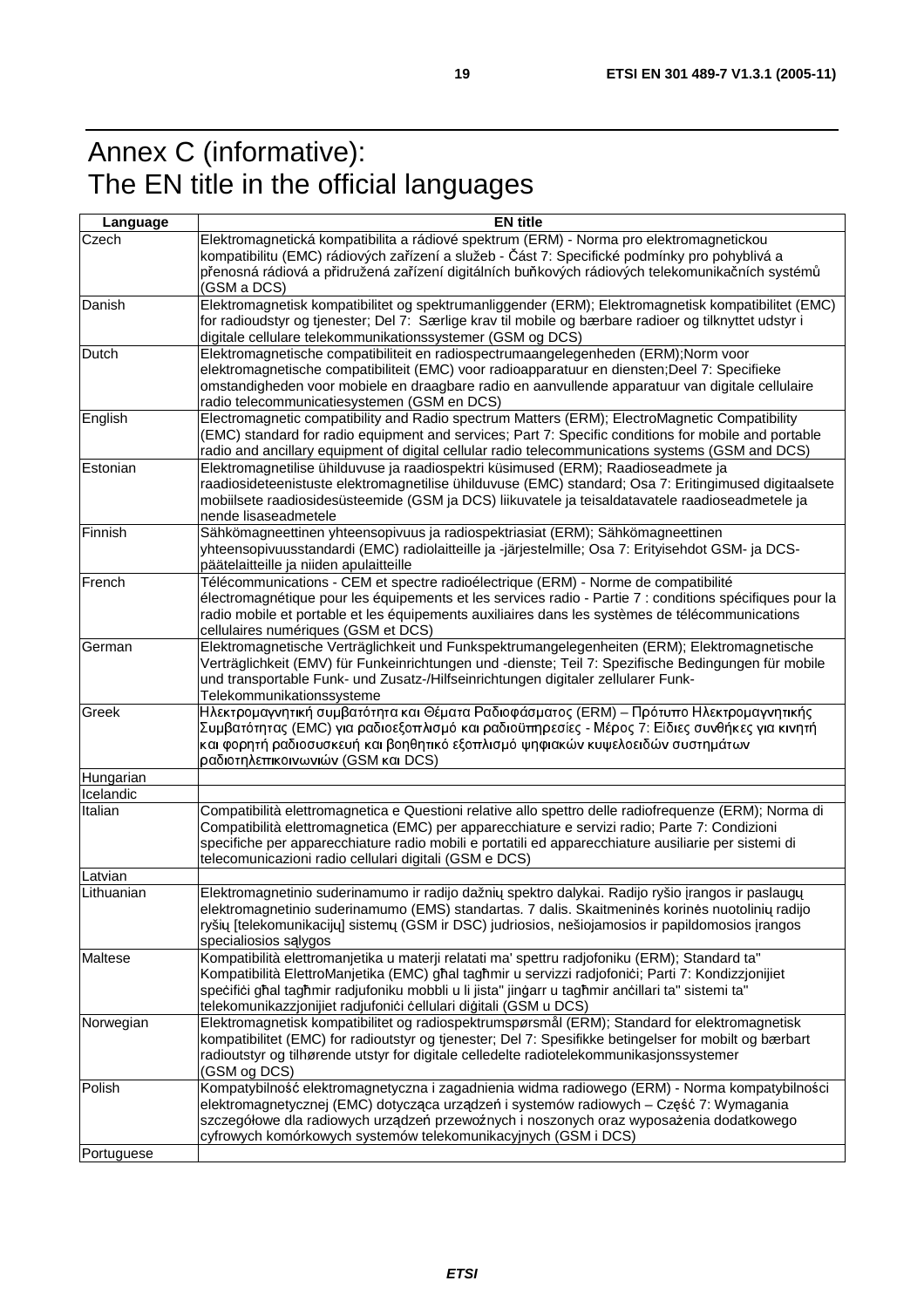| Language  | <b>EN</b> title                                                                                                                                                                                                                                                                                                      |
|-----------|----------------------------------------------------------------------------------------------------------------------------------------------------------------------------------------------------------------------------------------------------------------------------------------------------------------------|
| Slovak    | Elektromagnetická kompatibilita a záležitosti rádiového spektra (ERM). Elektromagnetická<br>kompatibilita (EMC), norma na rádiové zariadenia a služby. Časť 7: Osobitné podmienky na pohyblivé<br>a prenosné rádiové a podporné zariadenia digitálnych bunkových rádiových telekomunikačných<br>systémov (GSM a DCS) |
| Slovenian | Elektromagnetna združljivost in zadeve v zvezi z radijskim spektrom (ERM) - Standard<br>elektromagnetne združljivosti (EMC) za radijsko opremo in storitve - 7. del: Posebni pogoji za mobilno<br>in prenosno radijsko in pomožno opremo digitalnih celičnih radiotelekomunikacijskih sistemov (GSM in<br>DCS)       |
| Spanish   |                                                                                                                                                                                                                                                                                                                      |
| Swedish   |                                                                                                                                                                                                                                                                                                                      |

**ETSI**